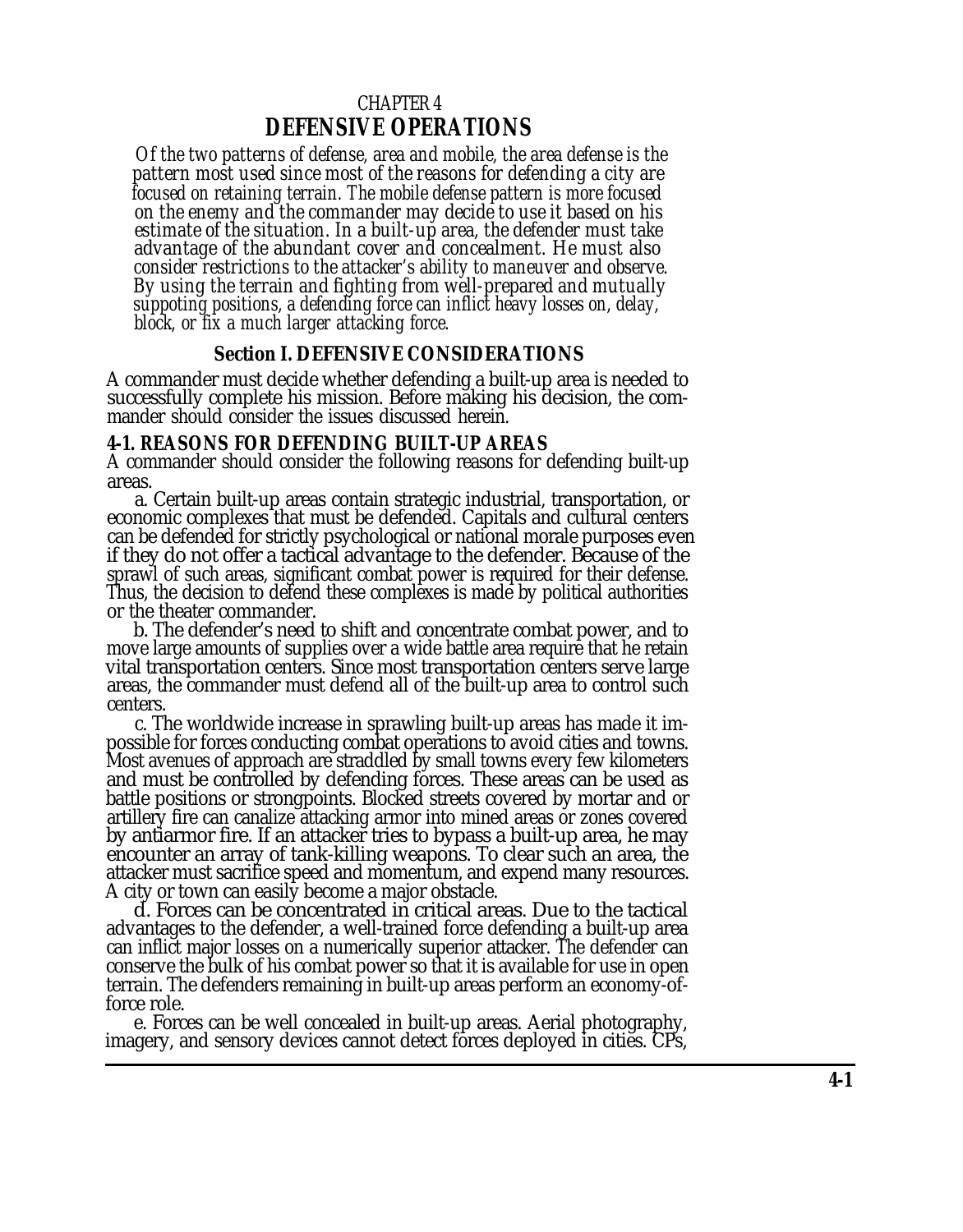reserves, CSS complexes, and combat forces emplaced well in built-up areas make them hard to detect.

#### **4-2. REASONS FOR NOT DEFENDING BUILT-UP AREAS**

The commander should consider the following reasons for not defending built-up areas.

a. The location of the built-up area does not support the overall defensive plan. If the built-up area is too far forward or back in a unit's defensive sector, is isolated, or is not astride an enemy's expected avenue of approach, the commander may choose not to defend it.

b. Nearby terrain allows the enemy to bypass on covered or concealed routes. Some built-up areas, mainly smaller ones, are bypassed by main road and highway systems. A built-up area that can be easily bypassed normally will be.

c. Structures within the built-up area do not adequately protect the defenders. Extensive areas of lightly built or flammable structures offer little protection to the defender. Built-up areas near flammable or hazardous industrial areas, such as refineries or chemical plants, may not be defended.

d. Dominating terrain is close to the built-up area. If the built-up area can be dominated by an enemy force occupying close terrain, the commander may choose to defend from there rather than the built-up area. This applies mainly to small built-up areas such as a village.

e. Better fields of fire exist outside the built-up area. The commander may choose to base all or part of his defense on the long-range fields of fire that exist outside a built-up area. This applies mainly to armor-heavy forces defending sectors with multiple, small, built-up areas surrounded by farm areas.

f. The built-up area has cultural, religious, or historical significance. The area may have been declared an "open city," in which case, by international law, it is demilitarized and must be neither defended nor attacked. The attacking force must assume civil administrative control and treat the civilians as noncombatants in an occupied country. The defender must immediately evacuate and cannot arm the civilian population. A city can be declared open only before it is attacked. The presence of large numbers of noncombatants, hospitals, or wounded personnel may also affect the commander's decision not to defend a built-up area.

#### **Section II. CHARACTERISTICS OF BUILT-UP AREAS**

The defense of a built-up area should be organized around key terrain features, buildings, and areas that preserve the integrity of the defense and that provide the defender ease of movement. The defender must organize and plan his defense by considering obstacles, avenues of approach, key terrain, observation and fields of fire, cover and concealment, fire hazards, and communications restrictions.

#### **4-3. OBSTACLES**

A city itself is an obstacle since it canalizes and impedes an attack. Likely avenues of approach should be blocked by obstacles and covered by fire. Barriers and obstacles should be emplaced in three belts.

a. The first obstacle belt is at the nearest buildings across from and parallel to the main defensive position (MDP). This belt consists of wire and improvised barriers (to include inside buildings, in subterranean avenues of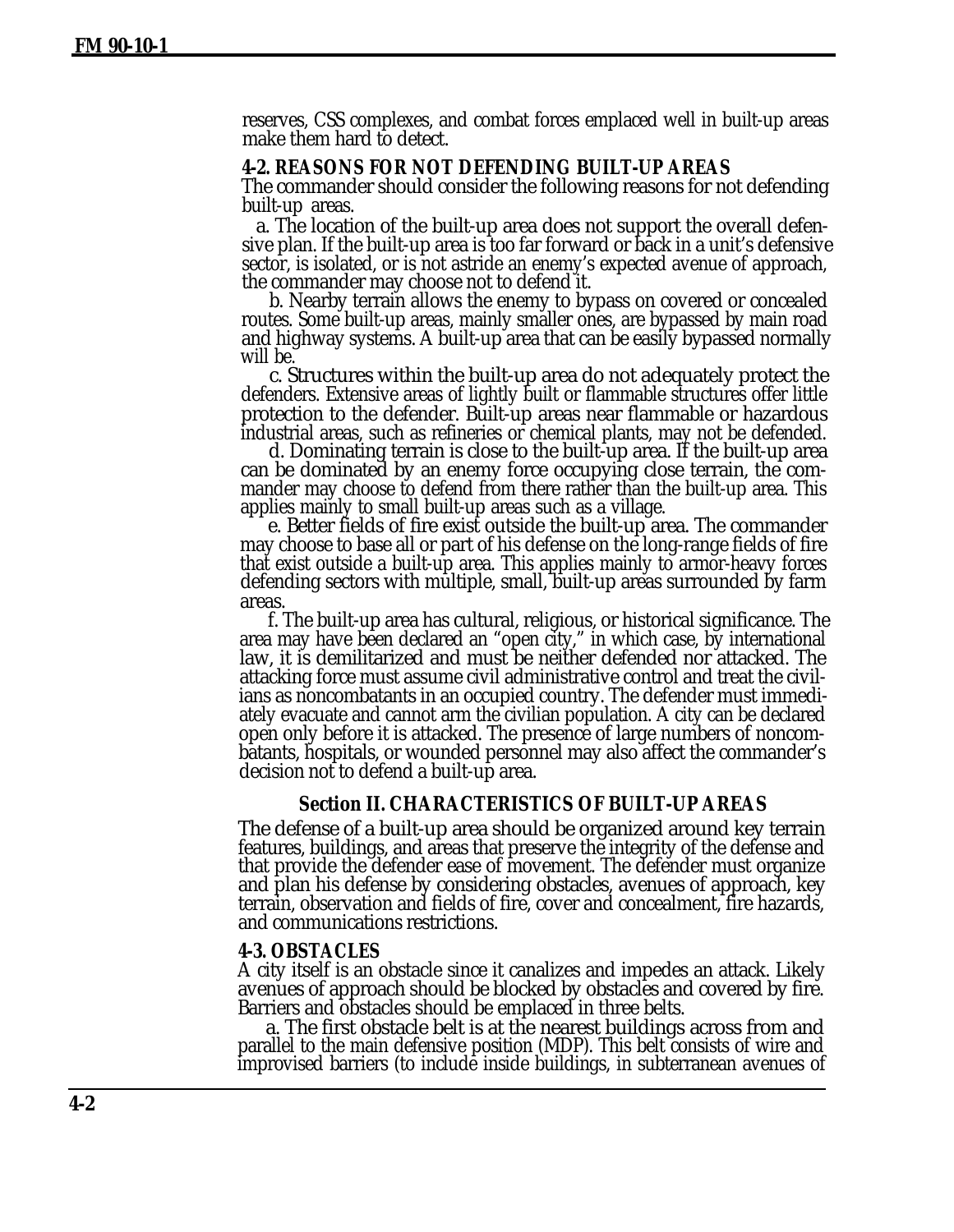approach, and outside in open areas), danger areas, and dead space. These barriers and obstacles should be heavily booby trapped and covered by long-range fires as appropriate. This belt impedes enemy movement, breaks up and disorganizes attack formations, and inflicts casualties.

b. The second obstacle belt is placed between the first belt and the MDP buildings, but out of hand grenade range from defensive positions. It impedes movement, channelizes the enemy into the best fields of fire, breaks up attack formations, and inflicts casualties. This belt is not meant to stop enemy soldiers permanently. It should be constructed efficiently to give the most benefit—not to be an impenetrable wall. It consists mainly of wire obstacles, improvised barriers, road craters, and mine fields. It should be booby trapped heavily (including trip-wire-activated Claymores). Triplestrand concertina is placed along the machine-gun FPL (as designated earlier with engineer tape) to slow the enemy on the FPL and allow the machine gun to be used effectively.

c. The third obstacle belt is the defensive positions denial belt. It consists of wire obstacles placed around, through, and in the defensive buildings and close-in mine fields as well as in subterranean accesses. It impedes and complicates the enemy's ability to gain a foothold in the defensive area. It should be booby trapped, and Claymores should be used extensively, both trip wire activated and command detonated. The booby traps and Claymores should be placed where they will not cause friendly casualties.

d. All avenues of approach (surface and subsurface) must be denied. Units must not overlook the use of field-expedient obstacles such as cars, light poles, and soon (Figure 4-l), or the emplacement of antipersonnel and antitank mines.



Figure 4-1. Example of field-expedient obstacles.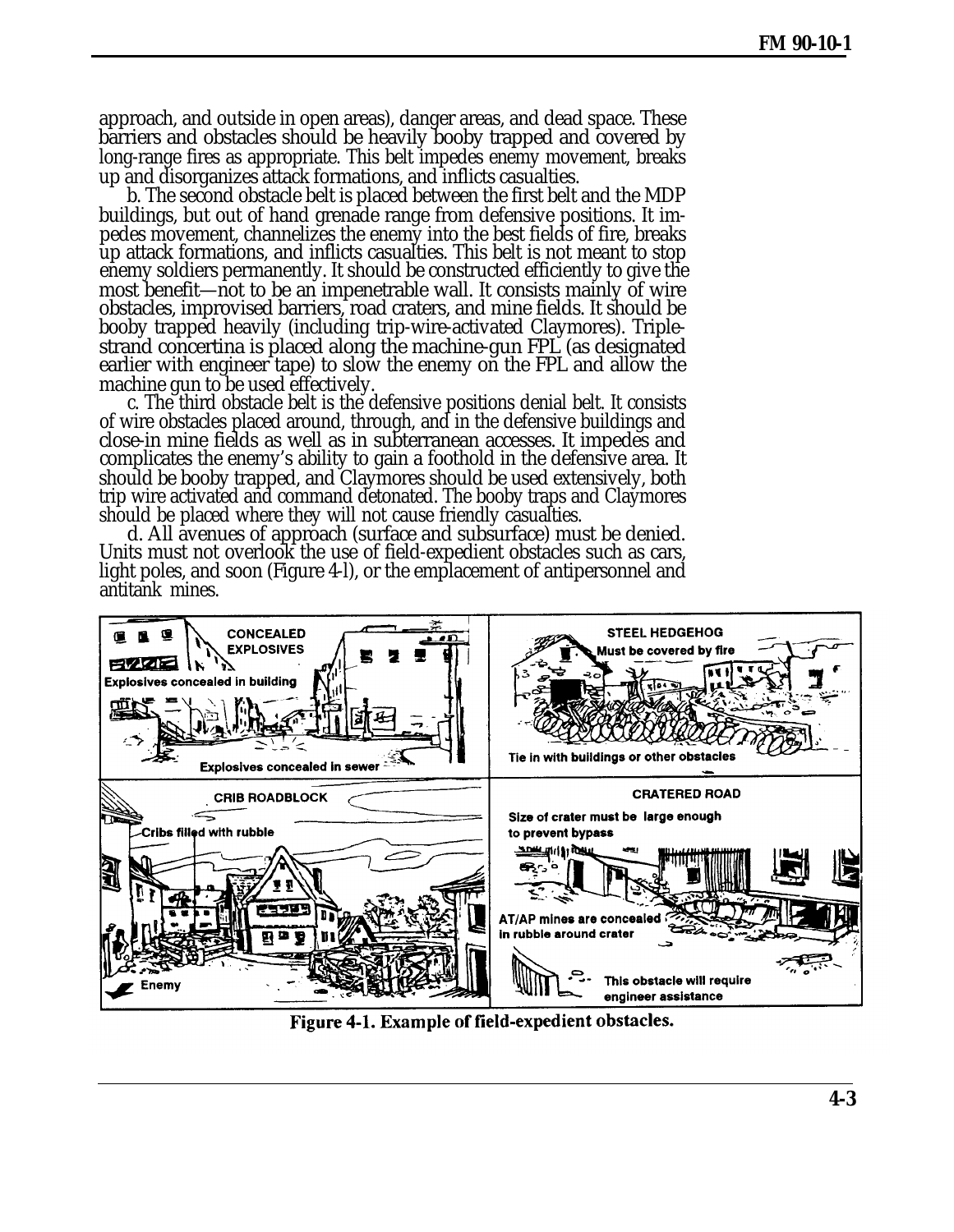## **4-4. AVENUES OF APPROACH**

The defender must not only consider the conventional avenues of approach into and out of the city but also the avenues within built-up areas that are above and below ground level. The defender normally has the advantage. He knows the city and can move rapidly from position to position through buildings and underground passages.

## **4-5. KEY TERRAIN**

Key terrain is anyplace where seizure, retention, or control affords a marked advantage to either enemy or friendly forces. Primary examples of key terrain are bridges over canals or rivers, building complexes, public utilities or services, or parks. Built-up areas are unusual in that the population of the area itself may be considered key terrain. The identification of key terrain allows the defender to select his defensive positions and assists in determining the enemy's objectives.

## **4-6. OBSERVATION AND FIELDS OF FIRE**

The defender must position weapons to obtain maximum effect and mutual supporting fire. This allows for long-range engagements out to the maximum effective ranges. Artillery FOs should be well above street level to adjust fires on the enemy at maximum range. Fires and FPFs should be preregistered on the most likely approaches to allow for their rapid shifting to threatened areas.

## **4-7. COVER AND CONCEALMENT**

The defender should prepare positions using the protective cover of walls, floors, and ceilings. Soldiers should always improve positions using materials at hand. When the defender must move, he can reduce his exposure by—

- Using prepared breaches through buildings.
- Moving through reconnoitered and marked underground systems.
- Using trenches and sewage systems.
- Using the concealment offered by smoke anddarkness to cross open areas.

To accomplish his mission, the attacker must advance by crossing streets and open areas between buildings where he is exposed to fires from concealed weapons positions.

### **4-8. FIRE HAZARDS**

The defender's detailed knowledge of the terrain permits him to avoid areas that are likely to be fire hazards. All cities are vulnerable to fire, especially those with many wooden buildings. The defender can deliberately set fires—

- To disrupt and disorganize the attackers.
- To canalize the attackers into more favorable engagement areas.  $\bullet$
- To obscure the attacker's observation.

## **4-9. COMMUNICATIONS RESTRICTIONS**

Wire is the primary means of communication for controlling the defense of a city and for enforcing security. However, wire can be compromised if interdicted by the enemy. Radio communication in built-up areas is normally degraded by structures and a high concentration of electrical power lines.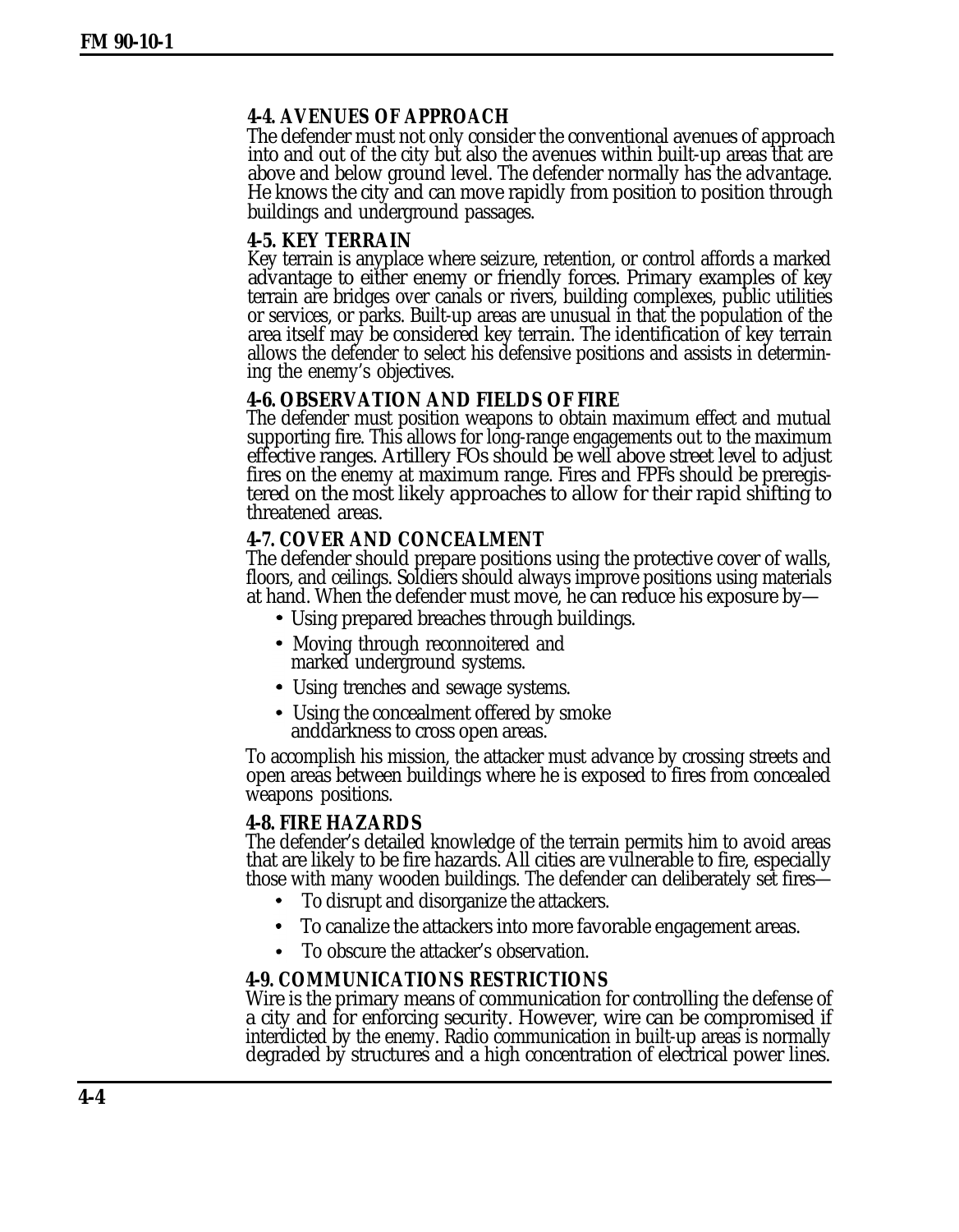The new family of radios may correct this problem, but all units within the built-up area may not have these radios. Therefore, radio is an alternate means of communication. Messengers can be used well as another means of communication. Visual signals may also be used but are often not effective because of the screening effects of buildings, walls, and so forth. Signals must be planned, widely disseminated, and understood by all assigned and attached units. Increased noise makes the effective use of sound signals difficult.

# **Section III. FACTORS OF METT-T**

Procedures and principles for planning and organizing the defense of a built-up area are the same as for other defensive operations. In developing a defensive plan, the defender considers METT-T factors with emphasis on fire support, preparation time, work priorities, and control measures. Planning for the defense of a city must be detailed and centralized.

## **4-10. MISSION**

The commander must receive, analyze, and understand the mission before he begins planning. He may receive the mission as a FRAGO or formal OPORD, and must analyze all specified and implied tasks.

## **4-11. ENEMY**

The commander must also analyze the type of enemy he may encounter. If the attacker is mostly dismounted infantry, the greatest danger is allowing him to gain a foothold. If the attacker is mostly armor or mounted motorized infantry, the greatest danger is that he will mass direct fire and destroy the defender's positions.

Intelligence gathering for defensive operations is not limited to only studying the enemy. Commanders must emphasize obtaining and using all intelligence. The items of intelligence peculiar to combat in built-up areas are discussed in [Chapter 2.](#page-0-0) They include:

- Street, water, and sewer plans.
- Key installations and facilities.
- Key civilians.
- Civilian police and paramilitary forces.
- Sources of food.
- Communications facilities and plans.
- Power stations.

# **4-12. TERRAIN**

Terrain in built-up areas is three-dimensional: ground level (streets and parks), above ground (buildings), and below ground (subways and sewers). Analysis of all man-made and natural terrain features is critical when planning to defend on built-up terrain. The commander's defensive plan is affected by the type of built-up area he will be operating in. (See [Chapter 1.](#page-0-0))

## a. **Villages.**

(1) Villages are often on chokepoints in valleys, dominating the only high-speed avenue of approach through the terrain. If the buildings in such a village are well constructed and provide good protection against both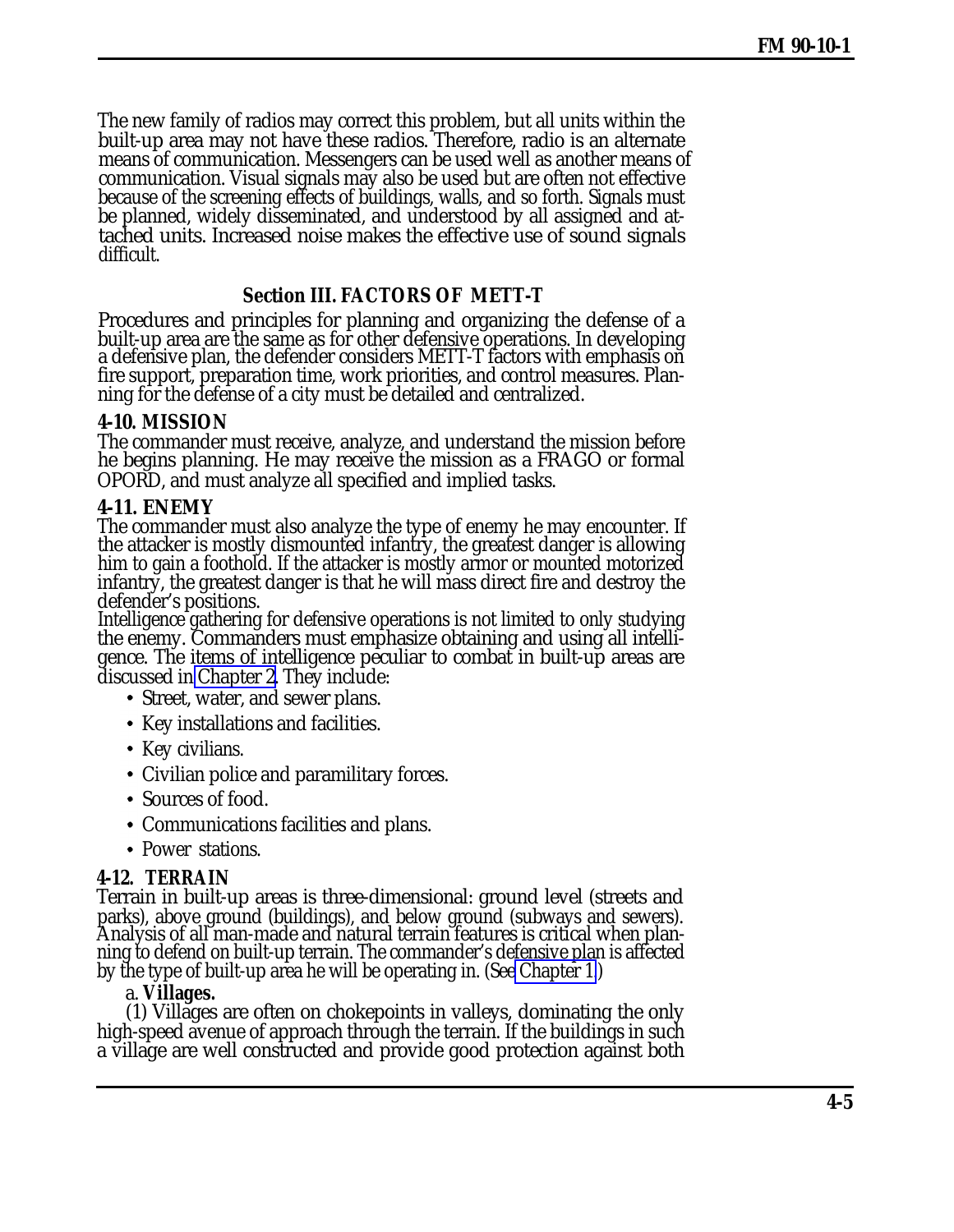direct and indirect fires, a formidable defense can be mounted by placing a company in the town, while controlling close and dominating terrain with other battalion elements.

(2) If the terrain allows easy bypass and there are no other villages on defendable terrain within a mutually supporting distance, units may be unwise to defend it. This would allow friendly forces to be easily bypassed and cut off (Figure 4-2).



Figure 4-2. Villages.

(3) Villages on the approaches to large towns or cities may be used by commanders to add depth to the defense or to secure the flanks. These villages are often characterized by clusters of stone, brick, or concrete houses and buildings. Company-sized battle positions can be established in these small villages to block approaches into the main defensive positions.

b. **Strip Areas.**

(1) Strip areas consist of houses, stores, and factories and are built along roads or down valleys between towns and villages. They afford the defender the same advantages as villages.

(2) If visibility is good and enough effective fields of fire are available, a unit acting as a security force need occupy only a few strong positions spread out within the strip. This will deceive the enemy, when engaged at long ranges, into thinking the strip is an extensive defensive line. Strip areas often afford covered avenues of withdrawal to the flanks once the attacking force is deployed and before the security force becomes decisively engaged [\(Figure 4-3\)](#page-6-0).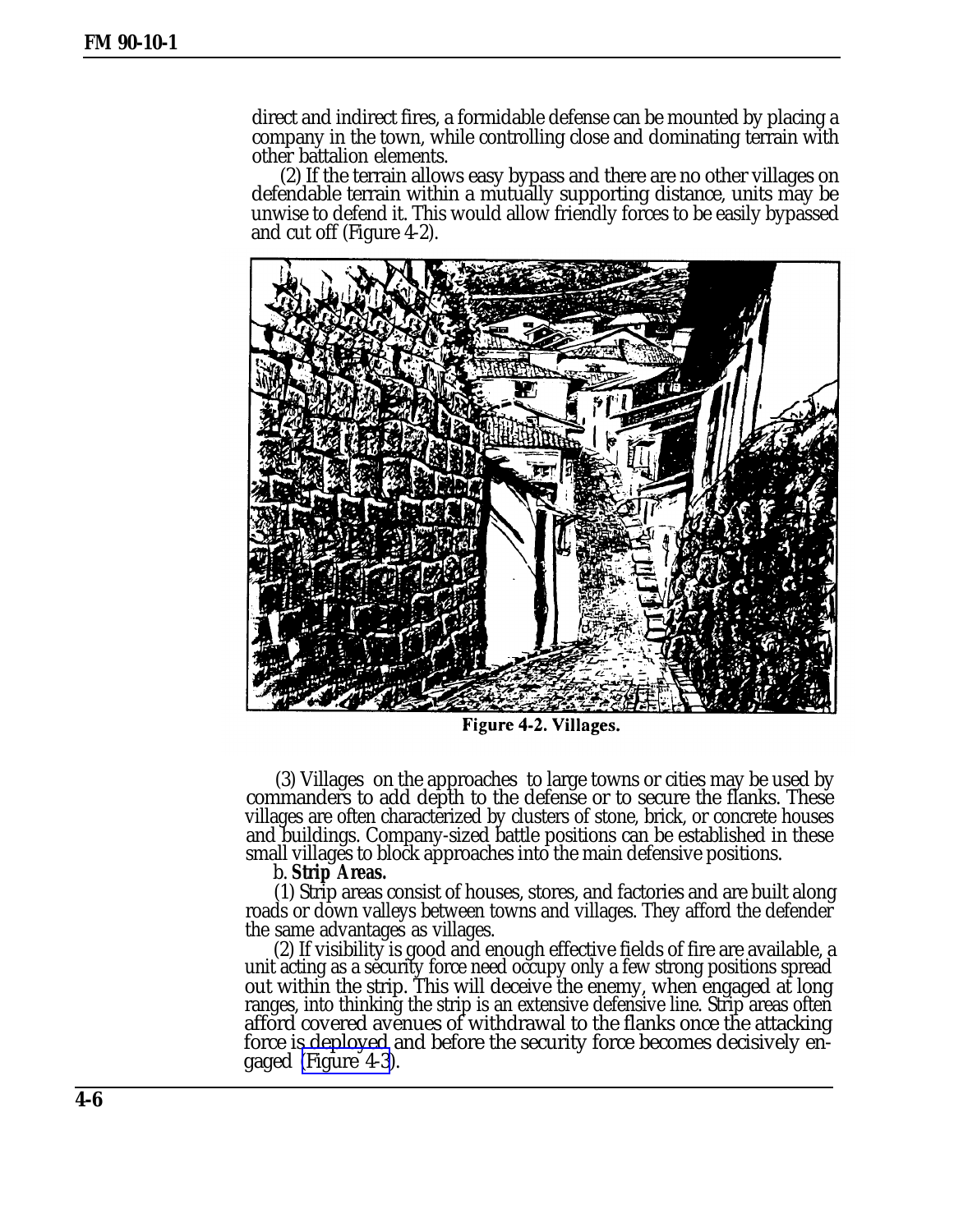<span id="page-6-0"></span>

Figure 4-3. Strip areas.

#### c. **Towns and Cities.**

(1) A small force can gain combat power advantage when defending a small city or town that is a chokepoint if it places tanks, BFVs, TOWs, and Dragons on positions dominating critical approaches. To deny the enemy the ability to bypass the town or city, the defending force must control key terrain and coordinate with adjacent forces. Reserve forces should be placed where they can quickly reinforce critical areas. Obstacles and minefield assist in slowing and canalizing the attacker.

(2) Finding positions in towns and cities that provide both good fields of fire and cover is often difficult. The forward edges of a town usually offer the best fields of fire but can be easily targeted by enemy overwatch and supporting fire. These areas often contain residential buildings constructed of light material. Factories, civic buildings, and other heavy structures, which provide adequate cover and are more suitable for a defense, are more likely to be found deeper in the town and have limited fields of fire on likely avenues of approach.

(3) Since the forward edge of a town is the obvious position for the defender, it should be avoided. However, the defender can setup his position there if the terrain limits the enemy's ability for engagement or it contains strongly constructed buildings that give defending units adequate protection.

(4) A force may initially be assigned battle positions on the forward edge of the town. Its mission is to provide early warning of the enemy's advance, to engage the enemy at long range, and to deceive the enemy as to the true location of the defense. This force should withdraw in time to avoid decisive engagement. If there is limited observation from the forward edge, a force should be positioned on more favorable terrain forward or to the flanks of the town to gain better observation and to engage the enemy at long range.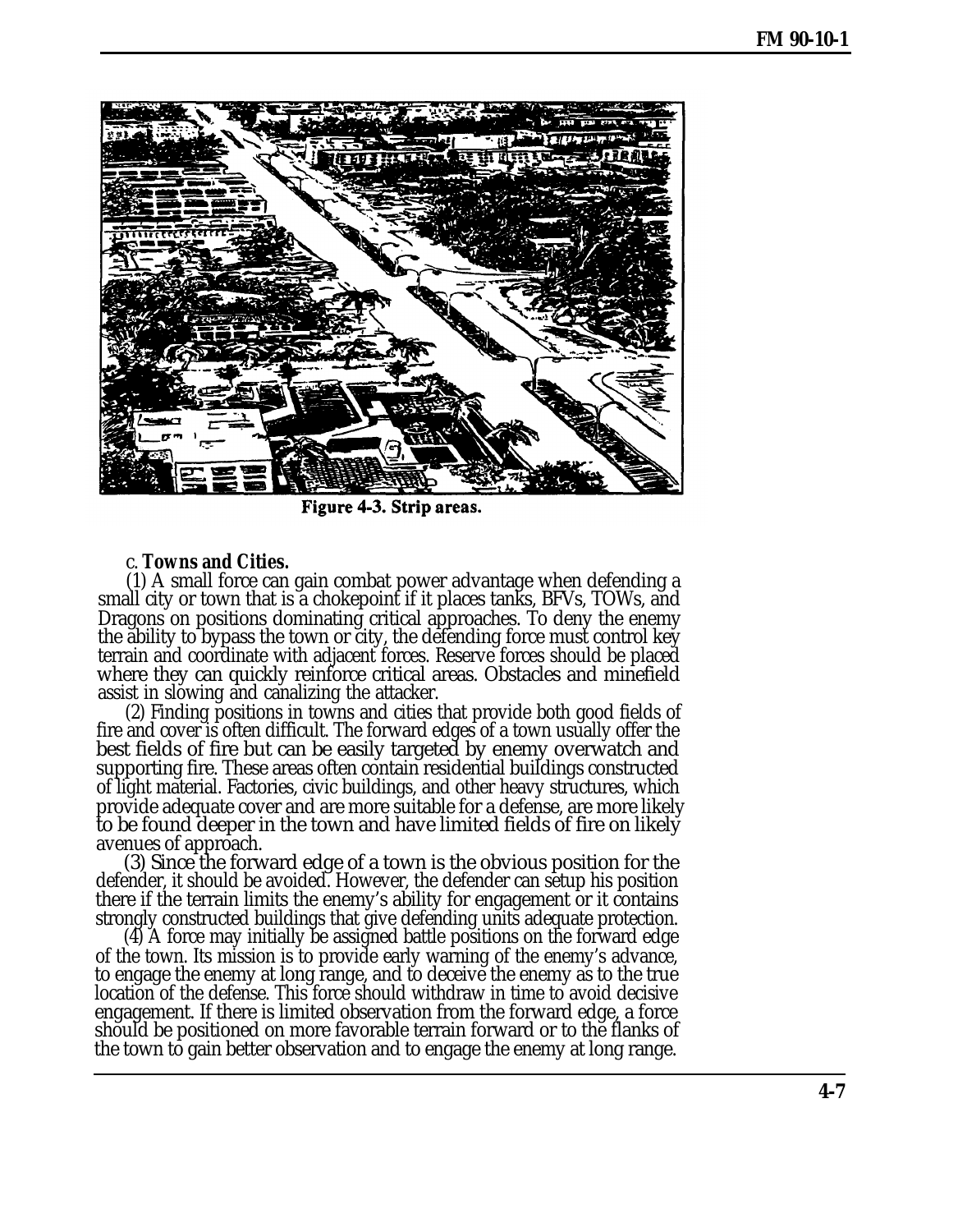(5) To prevent airmobile or airborne landings within the city or town, the commander must cover probable LZs and DZs, such as parks, stadiums, or large rooftops and heliports with obstacles or fire (Figure 4-4).



Figure 4-4. Towns and cities.

## d. **Large Built-Up Areas.**

(1) In large built-up areas the commander must consider that the terrain is restrictive due to large buildings that are normally close together. This requires a higher density of troops and smaller defensive sectors than in natural open terrain. Units occupy defensive frontages about one-third the size of those in open areas. An infantry company, which might occupy 1,500 to 2,000 meters in open terrain, is usually restricted to a frontage of 300 to 800 meters in built-up areas. The density of buildings and rubble and street patterns will dictate the frontage of the unit (Table 4-l).

| UNIT                                                                                                                                                                                          | <b>FRONTAGES</b> | <b>DEPTHS</b> |
|-----------------------------------------------------------------------------------------------------------------------------------------------------------------------------------------------|------------------|---------------|
| <b>Battalion or Battalion TF</b>                                                                                                                                                              | 4 to 8 blocks    | 3 to 6 blocks |
| <b>Company or Company Team</b>                                                                                                                                                                | 2 to 4 blocks    | 2 to 3 blocks |
| Platoon                                                                                                                                                                                       | 1 to 2 blocks    | 1 block       |
| NOTE: An average city block has a frontage of about 175 meters. These minimum<br>figures apply in areas of dense, block-type construction; multistory buildings;<br>and underground passages. |                  |               |

#### Table 4-1. Approximate frontages and depths in large built-up areas.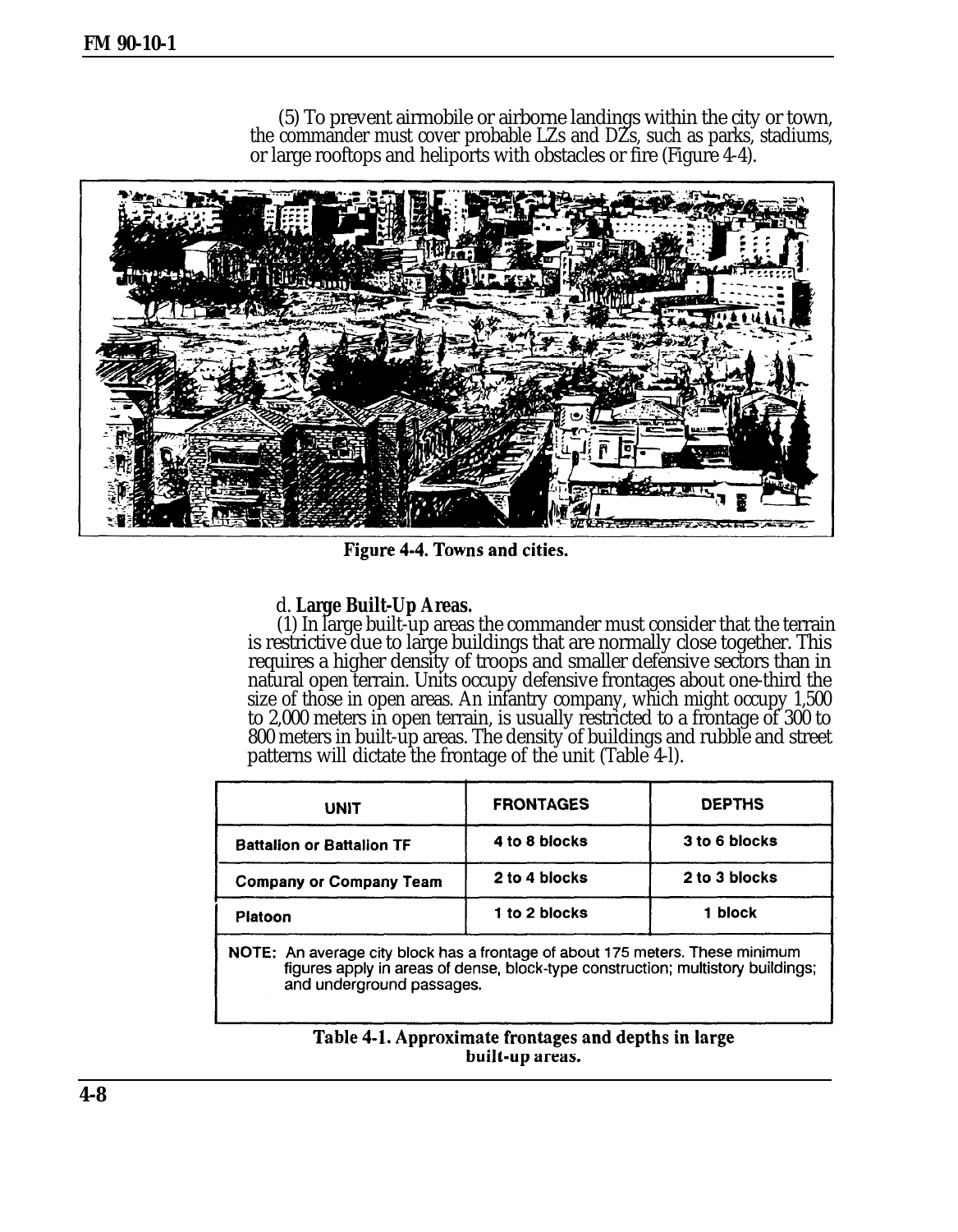(2) In a large built-up area, a battalion is given a sector to defend and normally establishes a series of defensive positions. Unlike villages or towns, natural terrain close to the built-up area is not usually available for the commander to integrate into his plan. Although mutual support between positions should be maintained, built-up terrain often allows for infiltration routes that the enemy may use to pass between positions. Therefore, the defender must identify the following:

- Positions that enable him to place surprise fires on the infiltrating enemy.
- Covered and concealed routes for friendly elements to move between positions (subways and sewers).
- Structures that dominate large areas.
- Areas such as parks, boulevards, rivers, highways, and railroads where antiarmor weapons have fields of fire.
- Firing positions for mortars.
- Command locations that offer cover, concealment, and ease of command and control.
- Protected storage areas for supplies.

(3) Buildings that add most to the general plan of defense are chosen for occupation. Mutual support between these positions is vital to prevent the attacker from maneuvering and outflanking the defensive position, making it untenable. Buildings chosen for occupation as defensive positions should—

- Offer good protection.
- Have strong floors to keep the structure from collapsing under the weight of debris.
- Have thick walls.
- Be constructed of nonflammable materials (avoid wood).
- Be strategically located (corner buildings and prominent structures).
- Be adjacent to streets, alleys, vacant lots, and park sites. (These buildings usually provide better fields of fire and are more easily tied in with other buildings.)

## **4-13. TROOPS AVAILABLE**

Employment of troops in built-up areas depends on many factors governed by METT-T and on the mission.

a. **Employment of Squads.** Squads are usually employed abreast so that they all can fire toward the expected direction of attack. In a built-up area, squads may be separated by rooms within buildings or be deployed in different buildings. Squad positions must be mutually supporting and allow for overlapping sectors of fire, even if buildings or walls separate the positions [\(Figure 4-5](#page-9-0), page 4-10).

b. **Employment of Platoons.** Once the commander has decided where to defend, he should select platoon battle positions or sectors that block or restrict the enemy's ability to maneuver and control key areas. The frontage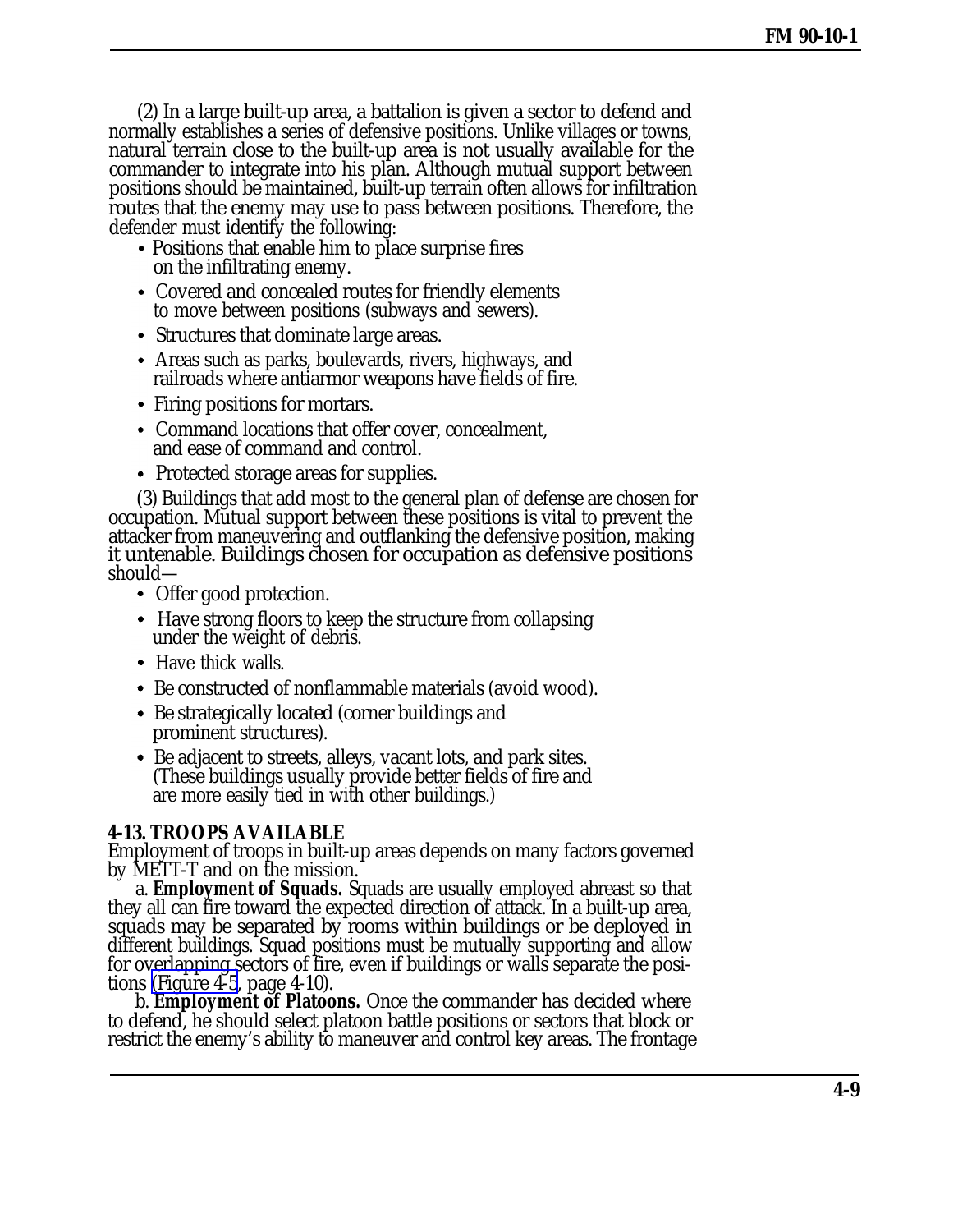<span id="page-9-0"></span>for a platoon is about one to two city blocks long. Along with his primary and alternate positions, the platoon leader normally selects one supplementary position to reorient his defense to meet enemy threats from another direction.



Figure 4-5. Sectors of fire.

c. **Employment of Companies.** Battalion commanders employ their companies in battle positions or sectors. The frontage of a company or company team defending in a built-up area is normally two to four city blocks long (300 to 800 meters). Depending on the type of built-up area, a company may be employed on the forward edge of the flanks of the area. This forces the enemy to deploy early without decisive engagement since it deceives the enemy as to the true location of the main defense. Other companies may then be employed in a series of strongpoints in the center of the city or town. In all cases, mutual support between positions is vital. Companies should also have designated alternate and supplementary positions.

d. **Employment of the Reserve.** The commander's defensive plan must always consider the employment of a reserve. The reserve force should be prepared to counterattack to regain key positions, to block enemy penetrations, to protect the flanks, or to assist by fire in the disengagement and withdrawal of endangered positions. For combat in a built-up area, a reserve force—

- Normally consists of infantry.
- Must be as mobile as possible.
- May be a platoon or squad at company level or one platoon at battalion level.
- May be supported by tanks.

e. **Employment of Tanks and BFVs.** The commander should employ tanks and BFVs to take advantage of their long-range fires and mobility. Built-up areas restrict the mobility of tanks and BFVs and make them vulnerable to the antiarmor weapons of the enemy infantry.

(1) When tanks and BFVs are employed in the defense of a city, infantry should be positioned to provide security against close antitank fires and to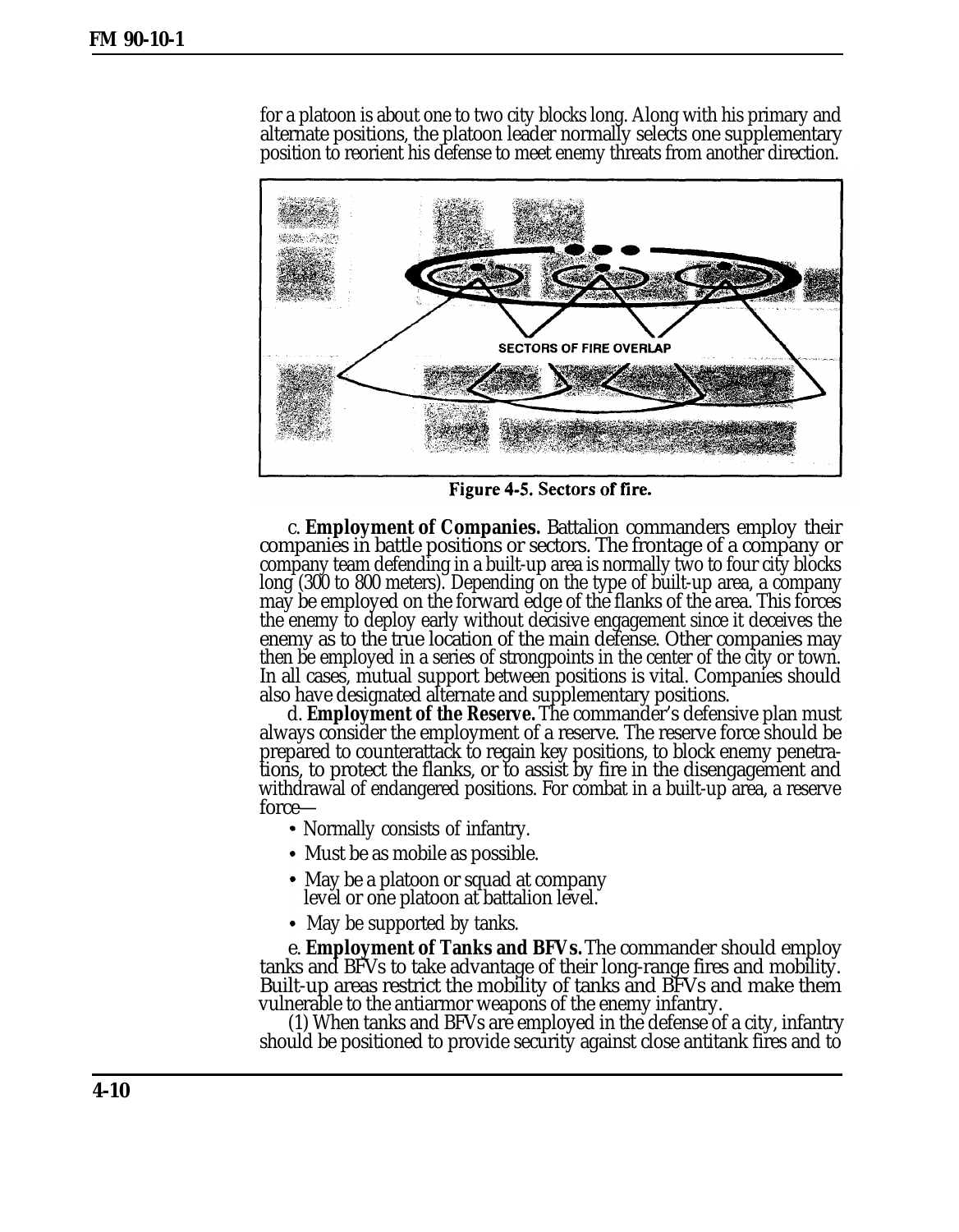detect targets for the armored vehicles. Tanks and BFVs should be assigned primary, alternate, and supplementary positions, as well as primary and alternate sectors. BFVs and antitank weapons should supplement tank fires.

(2) Tanks and BFVs should be located on likely avenues of approach to take advantage of their long-range fires. They may be—

- Positioned on the edge of the city in mutually supporting positions.
- Positioned on key terrain on the flanks of towns and villages.
- Used to cover barricades and obstacles by fire.
- Part of the reserve.

(3) Tanks and BFVs are normally employed as a platoon. However, sections and individual tanks and BFVs may be employed with infantry platoons or squads. This provides tanks and BFVs with the close security of the infantry. Tanks and BFVs provide the commander with a mobile force to respond quickly to enemy threats on different avenues of approach.

f. **Employment of Fire Support.** Fire planning must be comprehensive due to the proximity of buildings to targets, minimum range restrictions, and repositioning requirements. Mortar and artillery fires are planned on top of and immediately around defensive positions for close support.

(1) Artillery fire support may be used in the director indirect fire role. Artillery fire should be used—

- To suppress and blind enemy overwatch elements.
- To disrupt or destroy an assault.
- To provide counterbattery fire.
- To support counterattacks.
- To provide direct fire when necessary.

(2) Mortars at battalion and company level are employed to maximize the effect of their high-angle fires. They should be used to engage—

- Enemy overwatch positions.
- Enemy infantry before they seize a foothold.
- Targets on rooftops.
- Enemy reinforcements within range.

(3) Final protective fires are planned to stop dismounted assaults in front of the defensive positions. Fires within the city are planned along likely routes of advance to destroy the enemy as he attempts to deepen a penetration.

(4) At battalion level, the commander should establish priorities of fire based on enemy avenues of approach and threat systems that present the greatest danger to the defense. For example, during the attacker's initial advance, tanks, BMPs, and overwatching elements are the greatest threat to the defense. ATGMs should concentrate on destroying tanks first, then BMPs. Artillery and mortar fires should suppress and destroy enemy AT-GMs and over-watch positions and or elements. If enemy formations secure a foothold, priority is shifted to the destruction of enemy forces within the penetration.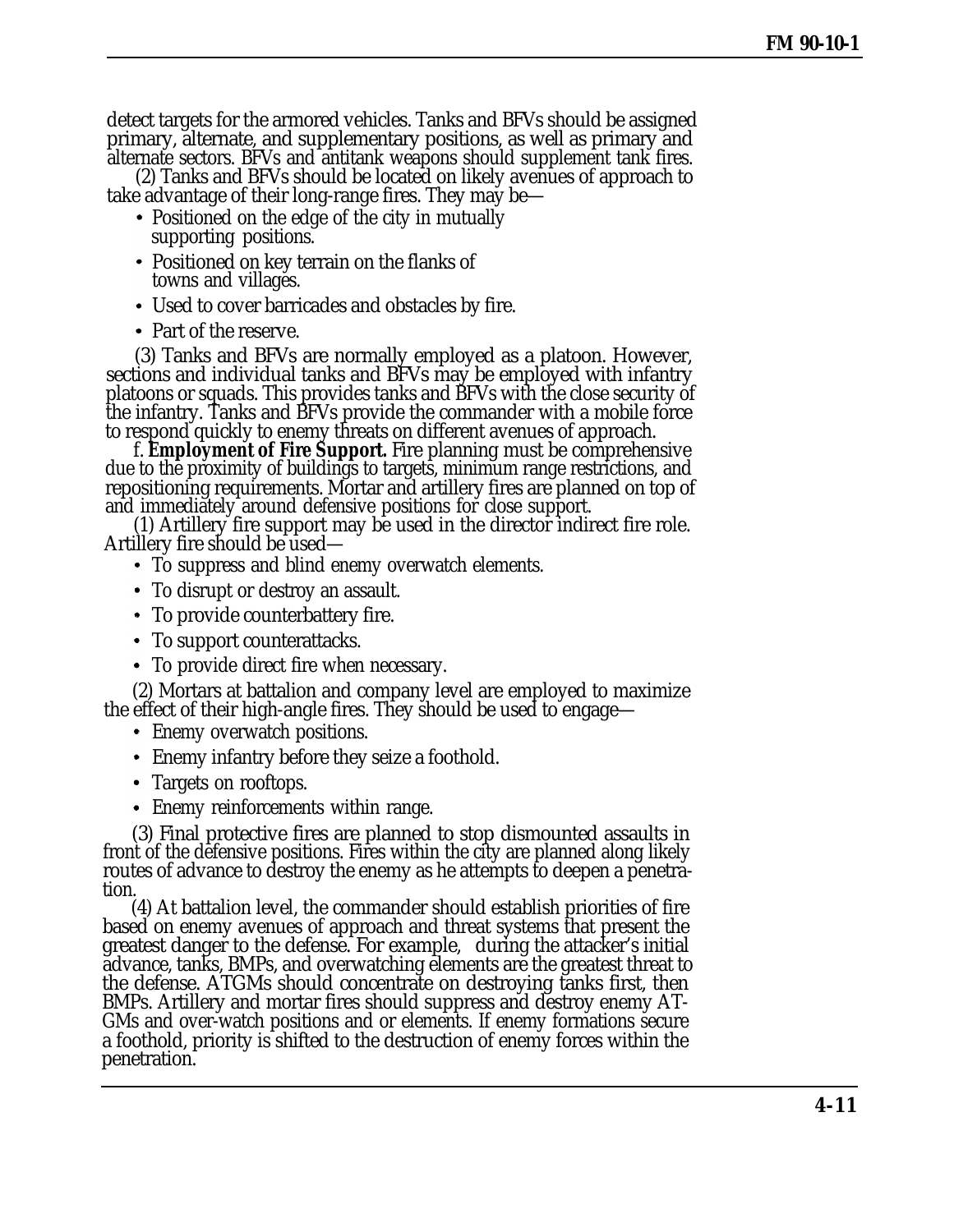(5) As the enemy attack progresses in the city, fires are increased to separate infantry from supporting tanks and fighting vehicles. During this phase, friendly artillery concentrates on attacking infantry, counterfire missions, and the destruction of reinforcements that are approaching the city.

(6) When initiated, counterattacks are given priority of supporting fires. When artillery is firing the missions as mentioned above, it must remain mobile and be prepared to displace to preplanned positions to avoid enemy counterbattery fire.

(7) The battalion mortar platoon may be initially positioned forward in support of the reconnaissance platoon. After withdrawal of the reconnaissance platoon, the mortar platoon is positioned where it can support the whole battalion.

(8) At company and platoon level, fire plans include fires of organic, attached, and supporting weapons. The company commander also plans his own mortar and artillery fires on top of and immediately around his battle positions for close support.

(9) Based on the location of platoon positions in relation to the most likely avenues of advance, the company commander should assign FPFs to platoon leaders. Each rifle platoon leader then assigns his machine guns sectors of fire and FPLs. These positions should be selected to provide interlocking grazing fire and mutual support between adjacent units. FPLs are fired on planned signals from the platoon forward observers. Proposed FPLs must be "walked out" to determine the extent of grazing fire available and to locate dead space, which can be covered by—

- Sniper fire.
- Grenade launchers.
- Mines and booby traps.
- Indirect fires.

(10) Air defense assets available to the commander, such as Stinger and Vulcan, are normally employed to ensure all-round air defense. The lack of good firing positions for long-range air defense missile systems in the built-up area may limit the number of deployed weapons. In the defense, weapons systems may have to be winched or airlifted into positions. Rooftops and parking garages are good firing positions because they normally offer a better line-of-sight. Stingers and Vulcans can be assigned the missions of protecting specific positions or in general support of the battalion.

g. **Employment of Engineers.** Engineers are employed under battalion control or attached to companies and platoons. Normally, one engineer platoon or company supports a battalion or battalion task force. Commanders must consider engineer tasks that enhance survivability, mobility, and countermobility. Tasks that engineers can accomplish in the defense of a built-up area include:

- Constructing obstacles and rubbling.
- Clearing fields of fire.
- Laying mines.
- Preparing routes to the rear.
- Preparing fighting positions.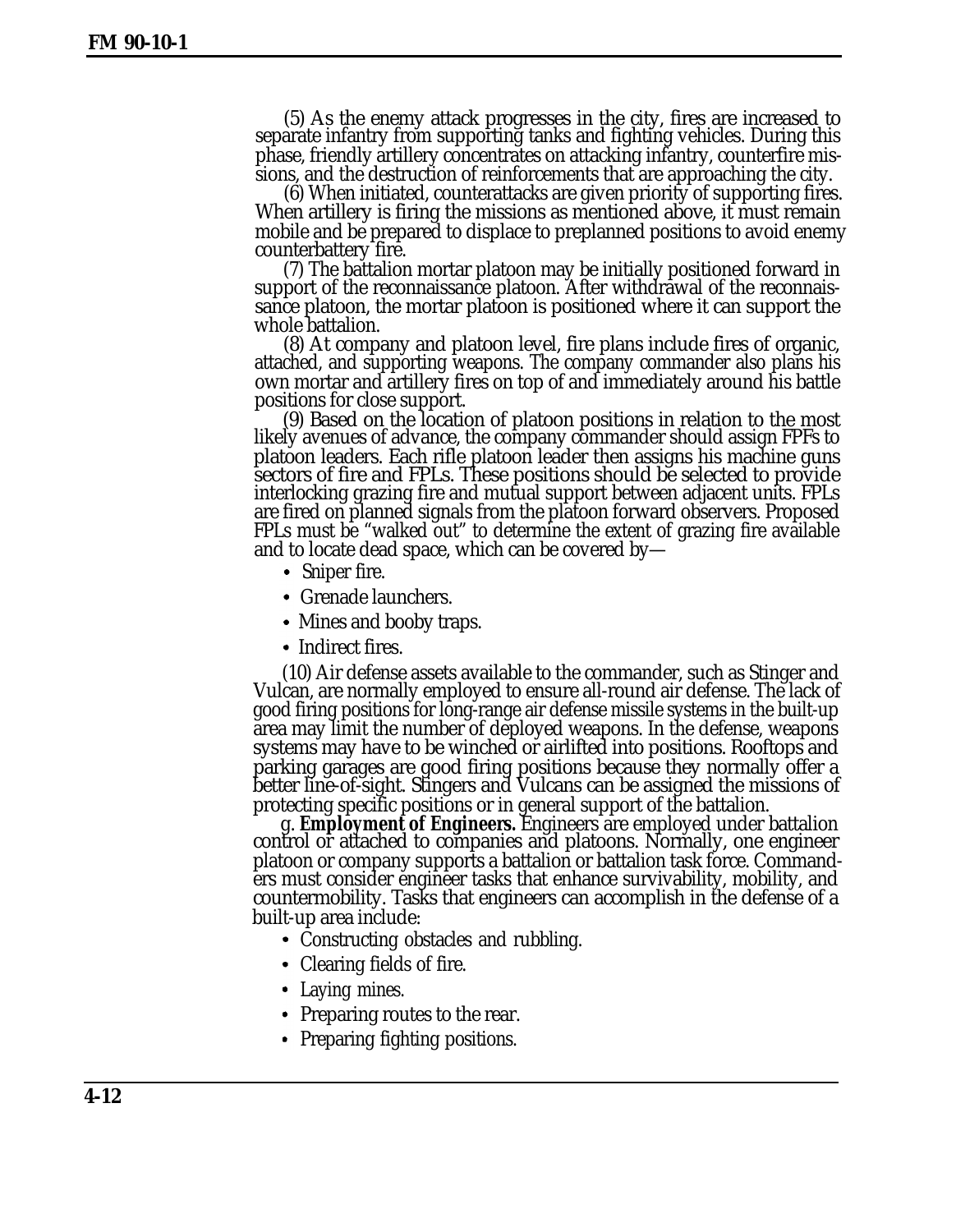h. **Employment of the Antiarmor Company.** The antiarmor company normally supports the battalion security force, providing long-range antiarmor fires forward of the main defense. Separate antiarmor sections may be attached to companies to cover likely armor approaches. Once the security force withdraws, the antiarmor company is normally employed in GS of the battalion. If the threat is not armored, or if the terrain prevents the use of the TOW weapons system, antiarmor platoons and companies in light airborne and air assault units can mount MK 19 grenade launchers and .50 caliber machine guns to support the defending units.

i. **Employment of the Reconnaissance Platoon.** Depending on the situation and terrain, the battalion reconnaissance platoon may provide a security force forward of the built-up area to give the commander early warning of enemy activity. Upon withdrawal of the security force, the reconnaissance platoon may be given the mission to ensure flank or rear security, to occupy a defensive sector (or battle position), or to stay in reserve.

j. **Employment of Ground Surveillance Radar.** If attached, GSR is best employed on the outskirts of built-up areas because of the line-of-sight problems within the area. During limited visibility, if suitable avenues exist, GSR can be placed to monitor sectors. Because of the normal ranges found in built-up areas and the likely narrowness of the sector ranges, GSR can be vulnerable to detection and direct fire. Cross vectoring is important in this environment.

#### **4-14. TIME AVAILABLE**

The commander must organize and establish priorities of work, depending upon the time available. Many tasks can be accomplished at the same time, but priorities for preparation should be according to the commander's order. In defensive operations, an example priority of work sequence follows.

a. **Establish Security.** The unit should quickly establish all-round security by placing forces on likely approaches. Troop positions should have at least one soldier to provide security during all preparations. The reconnaissance and counterreconnaissance plan should be emphasized.

b. **Assign Sectors of Responsibility.** Boundaries define sectors of responsibility. They include areas where units may fire and maneuver without interference or coordination with other units. Responsibility for primary avenues of approach should never be split. In areas of semidetached construction, where observation and movement are less restricted, boundaries should be established along alleys or streets to include both sides of a street in a single sector. Where buildings present a solid front along streets, boundaries may have to extend to one side of the street [\(Figure 4-6](#page-13-0), page 4-14).

c. **Clear Fields of Fire.** In built-up areas, commanders may need to rubble certain buildings and structures to provide greater protection and fields of fire to the defender. If the ceiling of a lower-story room can support the weight of the rubble, collapsing the top floor of a building before the battle starts may afford better protection against indirect fires. Rubbling an entire building can increase the fields of fire and create an obstacle to enemy movement. Defenders must be careful, however. Rubbling buildings too soon (or too many) may give exact locations and destroy the cover from direct fire. Rubbled buildings may also interfere with planned routes of withdrawal or counterattack.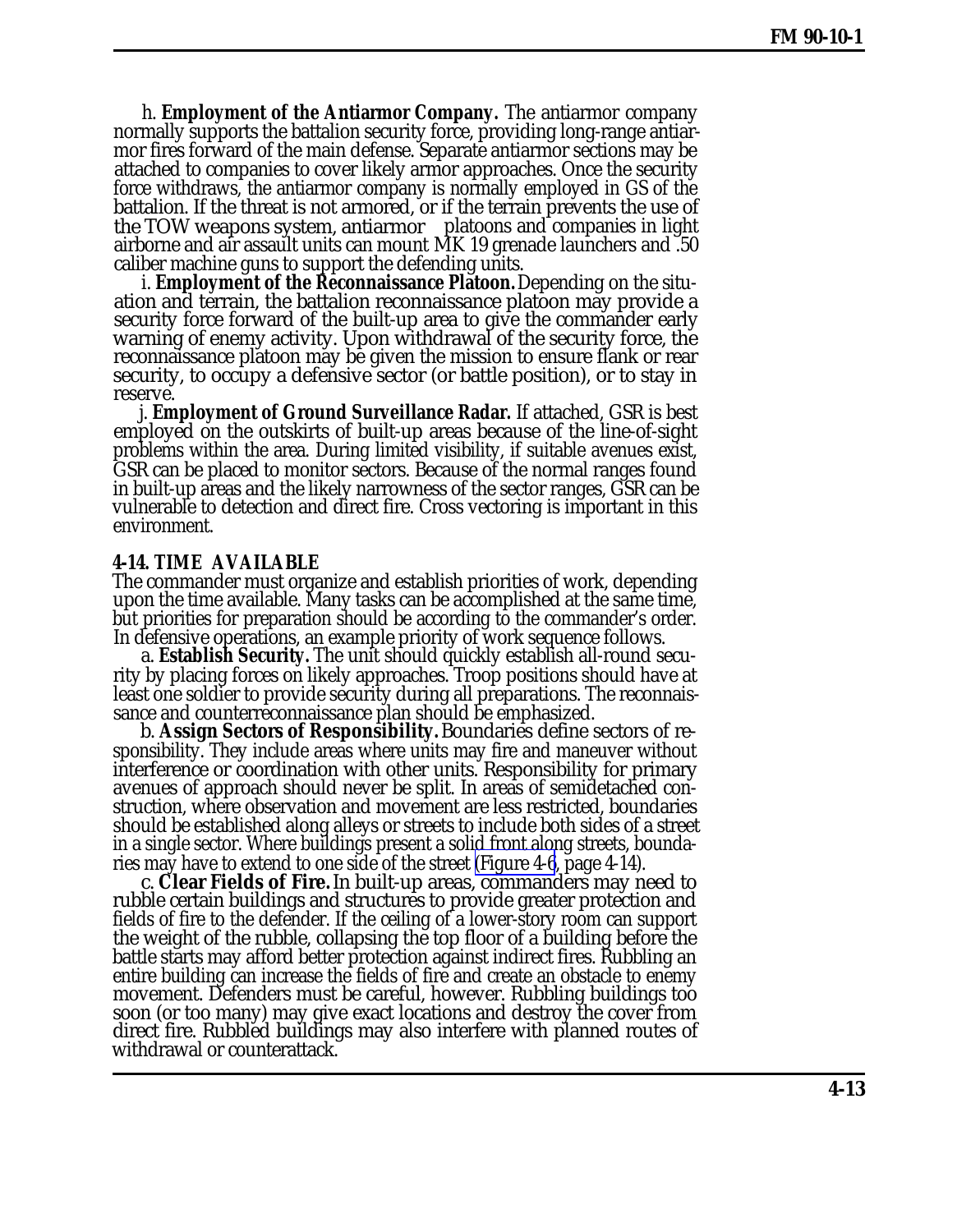<span id="page-13-0"></span>

Figure 4-6. Boundaries in built-up areas.

d. **Select and Prepare Initial Fighting Positions.** The commander should select positions in depth. The unit should prepare positions as soon as troops arrive and continue preparing as long positions are occupied. Enemy infiltration or movement sometimes occurs between and behind friendly positions. Therefore, each position must be organized for all-round defense. The defender should also-

(1) Make minimum changes to the outside appearance of buildings where positions are located.

(2) Screen or block windows and other openings to keep the enemy from seeing in and tossing in hand grenades. This must be done so that the enemy cannot tell which openings the defenders are behind.

(3) Remove combustible material to limit the danger of fire. Fires are dangerous to defenders and create smoke that could conceal attacking troops. For these reasons, defenders should remove all flammable materials and stockpile firefighting equipment (water, sand, and so forth). The danger of fire also influences the type of ammunition used in the defense. Tracers or incendiary rounds should not be used extensively if threat of fire exists.

(4) Turn off electricity and gas. Both propane and natural gas are explosive. Natural gas is also poisonous and is not filtered by a protective mask. Propane gas, although not poisonous, is heavier than air. If it leaks into an enclosed area, it displaces the oxygen and causes suffocation. Gas mains and electricity should be shut off at the facility that serves the city.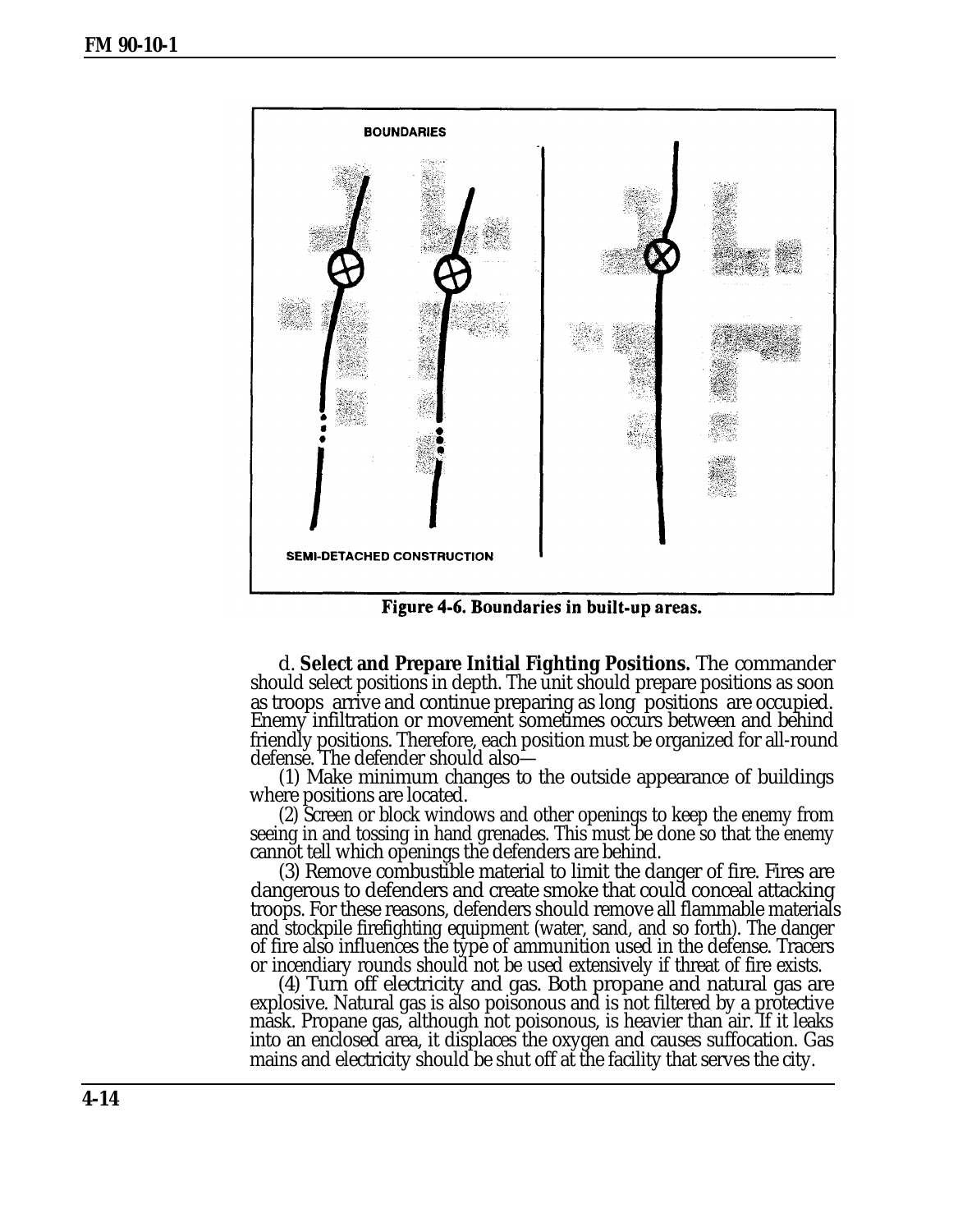(5) Locate positions so as not to establish a pattern. The unit should avoid obvious firing locations like church steeples.

(6) Camouflage positions.

(7) Reinforce positions with materials available such as beds, furniture, and so forth.

(8) Block stairwells and doors with wire or other material to prevent enemy movement. Create holes between floors and rooms to allow covered movement within a building.

(9) Prepare range cards, fire plans, and sector sketches.

(10) Emplace machine guns in basements. When basements are not used, they should be sealed to prevent enemy entry.

(11) Establish an extra supply of Class V and medical supplies.

e. **Establish Communications.** Commanders should consider the effects of built-up areas on communications when they allocate time to establish communications. Line-of-sight limitations affect both visual and radio communications. Wire laid at street level is easily damaged by rubble and vehicle traffic. Also, the noise of built-up area combat is much louder than in other areas, making sound signals difficult to hear. Therefore, the time needed to establish an effective communications system may be greater than in more conventional terrain. Commanders should consider the following techniques when planning for communications:

(1) If possible, lay wire through buildings for maximum protection.

(2) Use existing telephone systems. Telephones are not always secure even though many telephone cables are underground.

(3) Emplace radios and retransmission sites on the second or third floor of a building.

(4) Use messengers at all levels since they are the most secure means of communications.

f. **Emplace Obstacles and Mines.** To save time and resources in preparing the defense, commanders must emphasize using all available materials (automobiles, railcars, rubble) to create obstacles. Civilian construction equipment and materials must be located and inventoried. This equipment can be used with engineer assets or in place of damaged equipment. Coordination must be made with proper civilian officials before use. Engineers must be able to provide advice and resources as to the employment of obstacles and mines. The principles for employing mines and obstacles do not change in the defense of a built-up area; however, techniques do change. For example, burying and concealing mines in streets are hard due to concrete and asphalt. Obstacles must be tied in to buildings and rubble areas to increase effectiveness and to canalize the enemy. FASCAM may be effective on the outskirts of a city or in parks; however, in a city core, areas may be too restrictive (see [Appendix G\)](#page-0-0).

g. **Improve Fighting Positions.** When time permits, all positions, to include supplementary and alternate positions, should be reinforced with sandbags and provide overhead cover. Timely and accurate support from attached engineers helps in this effort (see [Appendix E\)](#page-0-0).

h. **Establish and Mark Routes Between Positions.** Reconnaissance by all defending elements should help select routes for use by defenders moving between positions. Movement is crucial in fighting in built-up areas. Early selection and marking of routes adds to the defender's advantages.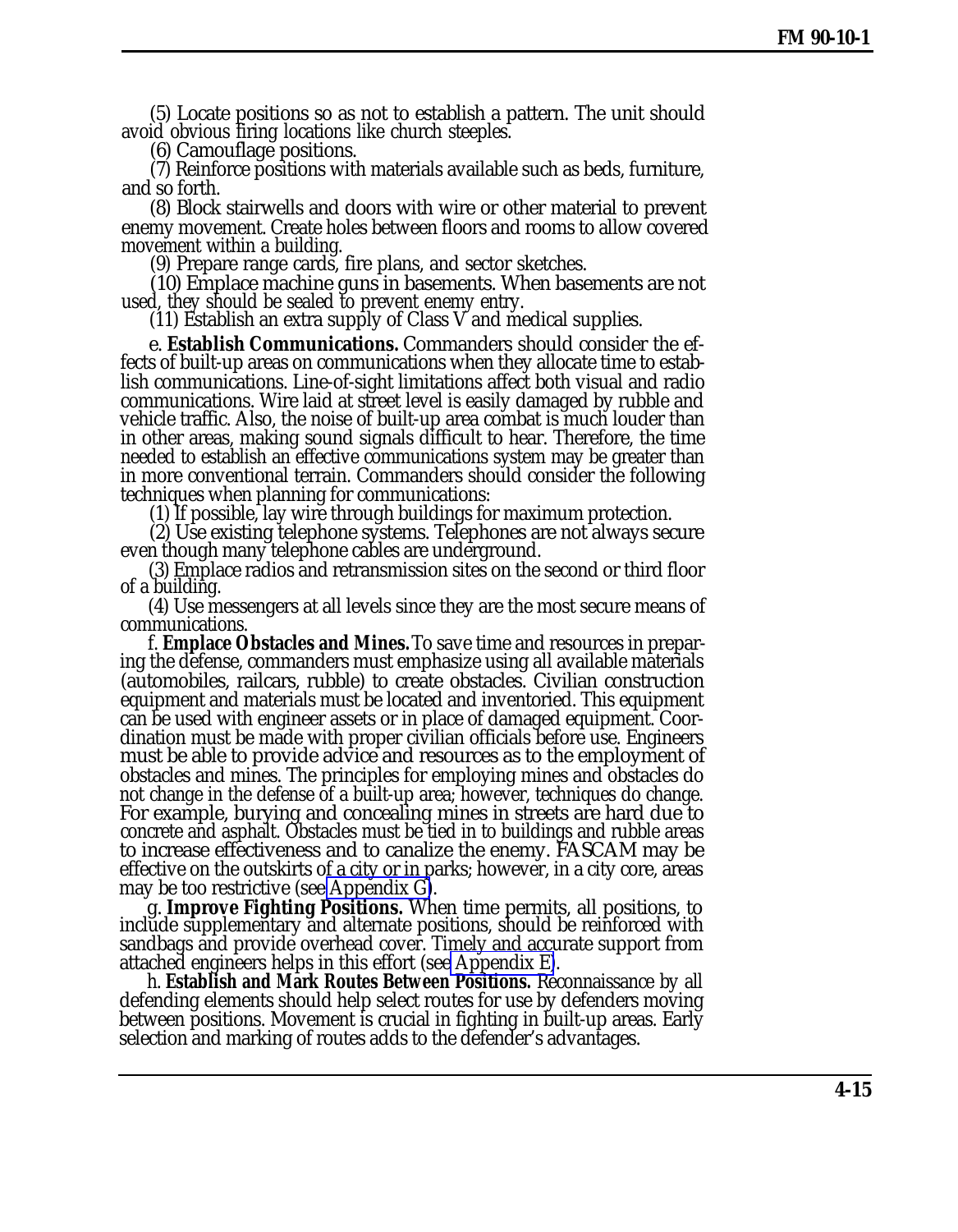## **Section IV. COMMAND AND CONTROL**

In all defensive situations, the commander should position himself well forward so that he can control the action. In a built-up environment, this is even more critical due to obstacles, poor visibility, difficulty in communication, and intense fighting.

Graphic control measures common to other tactical environments are also used in combat in built-up areas. Streets are ideal for phase lines. These and other control measures ensure coordination throughout the chain of command.

## **4-15. COMMAND POST FACILITIES**

Command post facilities should be located underground. Their vulnerability requires all-round security. Since each facility may have to secure itself, it should be near the reserve unit for added security. When collocated with another unit, command post facilities may not need to provide their own security. Also, a simplified organization for command posts is required for ease of movement. Since rubble often hinders movement of tracked and wheeled vehicles, battalion and company headquarters must be prepared to backpack communications and other needed equipment for operations.

### **4-16. ORGANIZATION OF THE DEFENSE**

The battlefield is divided into three operational areas—deep, close, and rear. At the battalion level, operations are conducted in the close operational area. The defense is organized into three areas—the security force area, main battle area, and rear area. A battalion defending in built-up areas may have missions in any one of these areas. depending on the mission of the brigade or division (Figure 4-7).



Figure 4-7. Organization of the battlefield.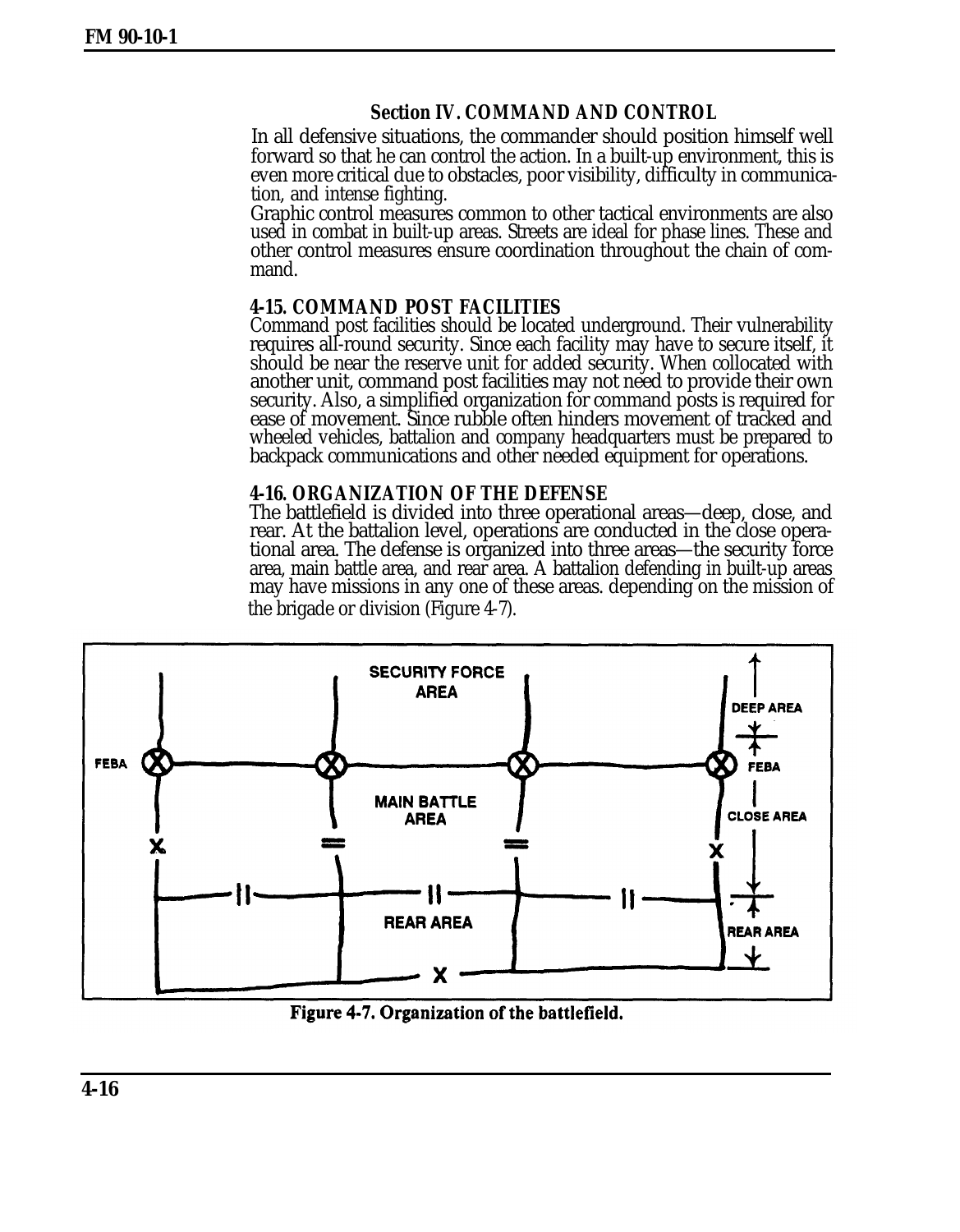a. **Security Operations.** The defensive battle begins with a combined arms force conducting security operations well forward of the main body. Security operations include screening operations, guard operations, and when, augmented with additional CS and CSS assets, covering force operations. The commander decides which operation is appropriate based on the factors of METT-T. The designated force uses all available combat power to destroy the enemy and slow his momentum. Artillery, tactical air, and attack helicopters are employed to fight the initial battle.

(1) Security operations add to the defense by—

- Alerting the defense to the strength, location, and general direction of the enemy's main and supporting attacks.
- Delaying enemy first-echelon detachments.
- Initiating early engagement of enemy forces.
- Deceiving the enemy as to the true location of the main defense force.

(2) The withdrawal of the security forces must not result in an easing of pressure on the enemy. The built-up area environment may complicate battle handover from the security force to the main battle area force. However, this transition must be accomplished smoothly to prevent the enemy from gaining momentum.

b. **Main Battle Area.** The decisive battle is fought in the MBA. Depending on the Threat, the battalion commander may deploy companies on the forward edges of the city or in battle positions in depth. In either case, the defense is made stronger by including forces that are defending on close terrain on the flanks into the defensive scheme. The battalion commander normally employs a security force to the front to provide early warning and to deny the enemy intelligence on the battalion's defensive dispositions (counterreconnaissance) (Figure 4-8).



Figure 4-8. Main battle area.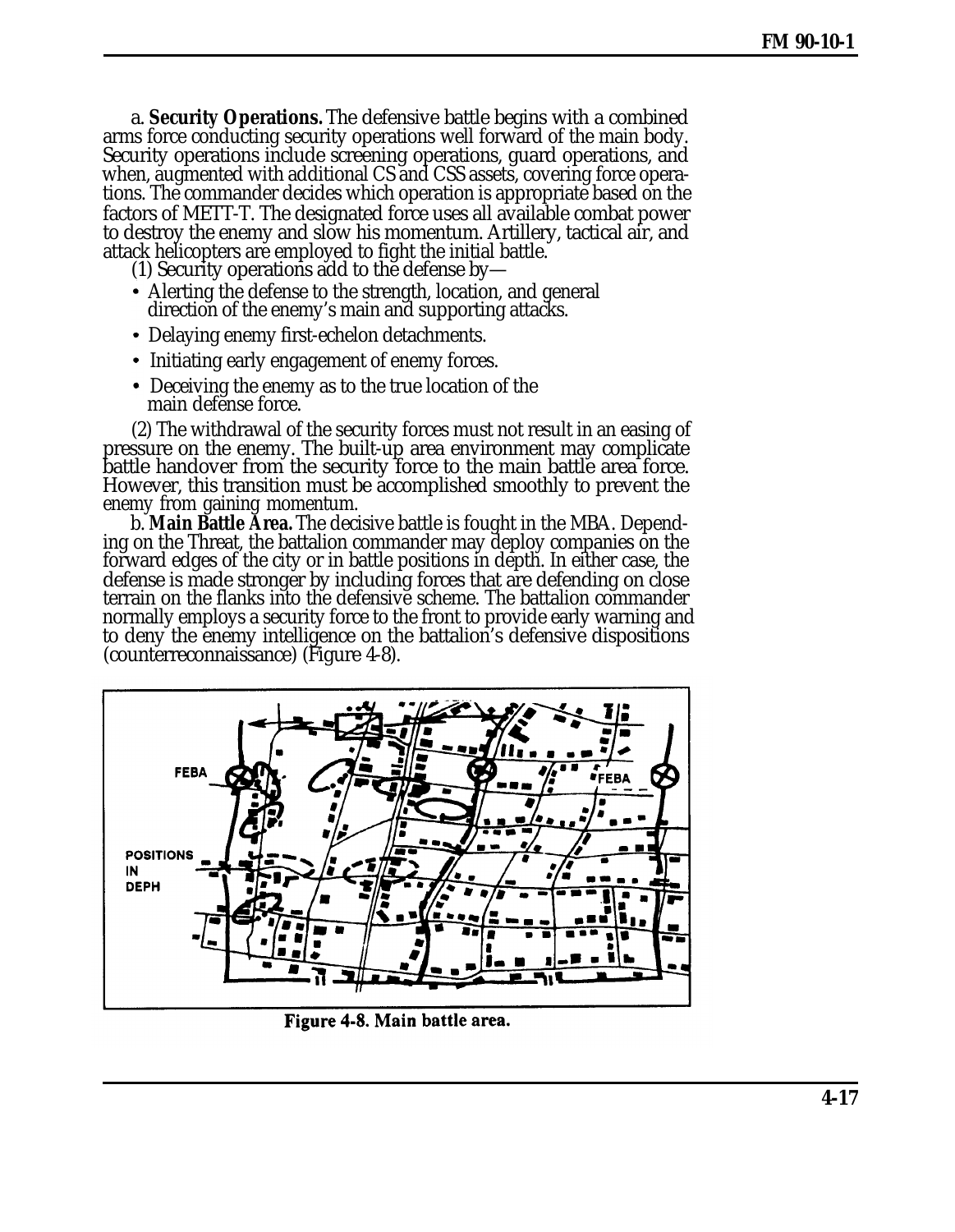<span id="page-17-0"></span>(1) The size and location of battle positions within the battalion's area of operations depends mainly on the type of enemy encountered and the ability to move between positions to block threatened areas. It may be desirable to place small antiarmor elements, secured by infantry, on the forward edges while the main defense is deployed in depth.

(2) A force assigned battle positions on the forward edge of a city or town should—

- Provide early warning of the enemy's advance.
- Engage the enemy at long range.

• Deceive the enemy as to the true location of the defense.

(3) When enemy forces enter and maneuver to seize initial objectives, the defender should employ all available fires to destroy and suppress the direct-fire weapons that support the ground attack. Tanks and BMPs should be engaged as soon as they come within the effective range of antiarmor weapons.

(4) As the enemy attack develops, the actions of small-unit leaders assume increased importance. Squad and platoon leaders are often responsible for fighting independent battles. Thus, it is important that all leaders understand their commander's concept of the defense.

c. **Rear Area.** The rear area is behind the MBA. It is the area from which supply and maintenance support is sent forward. At battalion level, the rear area facilities are in the MBA. They are not organized as combat elements but are critical to the overall defense. Protection of these elements is vital.

#### **4-17. COUNTERATTACK**

Small infantry-heavy reserves supported by BFVs and or tanks (if present) should be prepared to counterattack to regain key positions, to block enemy penetrations, to provide flank protection, and to assist by fire the disengagement and withdrawal of endangered positions. When the reserves are committed to counterattack to reinforce a unit, they may be attached to the unit in whose sector the counterattack is taking place. Otherwise, the counterattack becomes the main effort. This makes coordination easier, especially if the counterattack goes through the unit's positions.

#### **4-18. DEFENSE DURING LIMITED VISIBILITY**

The TF and TM commander can expect the attacker to use limited visibility conditions to conduct necessary operations to sustain or gain daylight momentum. (See [Appendix I](#page-0-0) for more information.)

a. Commanders should employ the following measures to defend against night attacks.

(1) Defensive positions and crew-served weapons should be shifted just before dark to deceive the enemy as to their exact location. (A squad or fire team can often be shifted to an adjacent building and cover the same avenue of approach.)

(2) Unoccupied areas between units, which can be covered by observed fire during daylight, may have to be occupied or patrolled at night.

(3) Radar, remote sensors, and night observation devices should be emplaced on streets and open areas.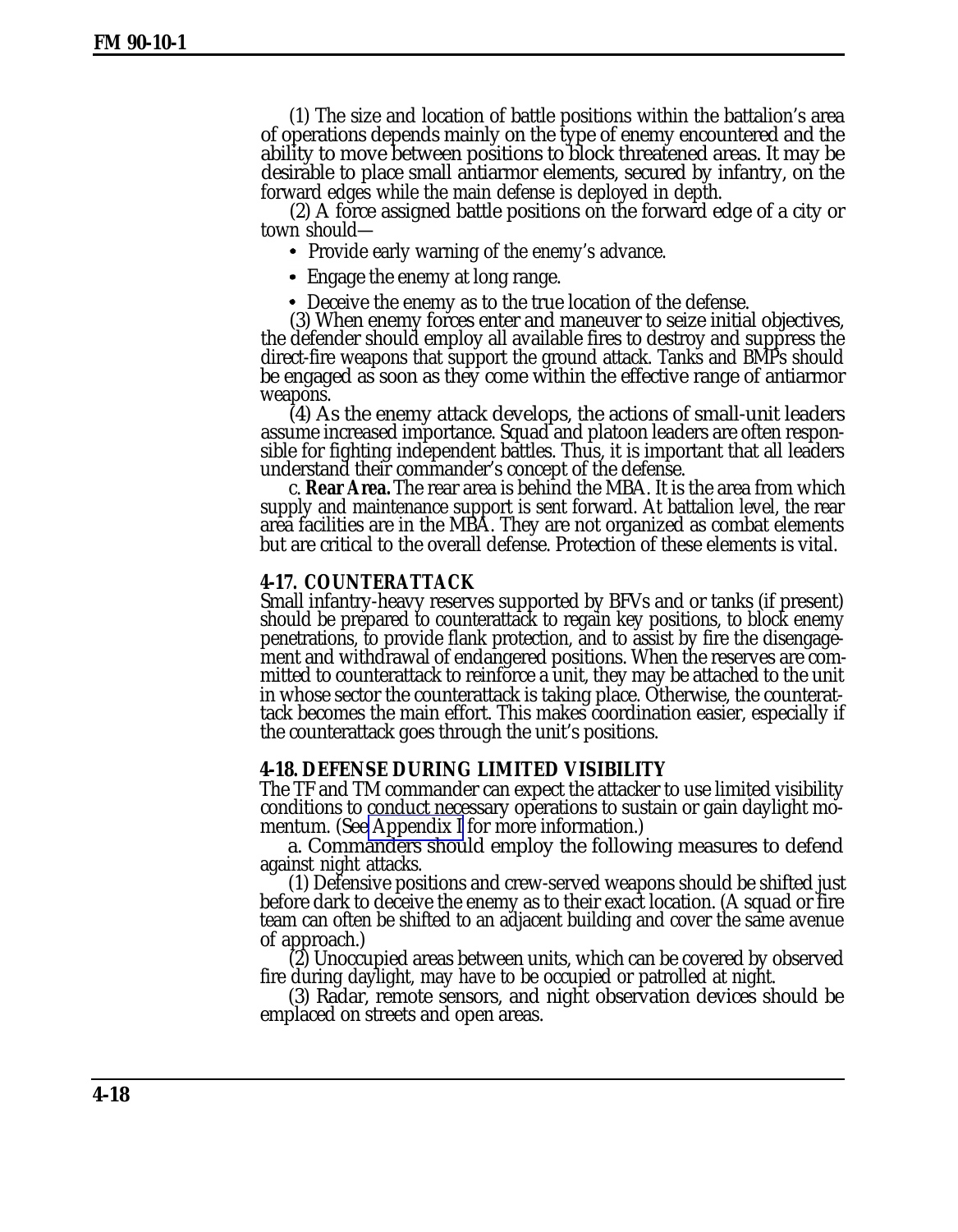(4) Nuisance mines, noise-making devices, tanglefoot tactical wire, and OPs should be positioned on secondary avenues of approach for early warning.

(5) Observation posts, planned indirect fires, patrols, and anti-intrusion devices should be used to prevent infiltration.

(6) Artificial illumination should be planned, to include the use of street lamps, stadium lights, and so forth.

(7) Indirect fire weapons, grenade launchers, and hand grenades should be used when defenses are probed to avoid disclosure of defensive positions.

b. When the enemy begins his night assault, FPFs should be initiated by a planned signal. Crew-served weapons, tank-mounted weapons, and individual riflemen fire within their assigned sectors. Grenades and command detonated mines should be used to supplement other fires as the enemy approaches the positions.

c. Defenders should move to daylight positions before the BMNT. During attacks in fog, rain, or snowstorms, many of the techniques described for night defense apply. Commanders must rely on OPs and patrolling in these situations.

#### **Section V. DEFENSIVE PLAN AT BATTALION LEVEL**

The built-up area defensive plan at battalion level depends on the size and location of the area. Many factors must be considered before instituting such a plan.

#### **4-19. DEFENSE OF A VILLAGE**

A battalion TF assigned a defensive sector that includes a village may incorporate the village as a strongpoint in its defense. This use of a built-up area is most common where the village stands astride a highspeed avenue of approach or where it lies between two difficult obstacles. To incorporate such an area into its defense, the battalion TF must control the high ground on either side of the village to prevent the enemy from firing from those areas into the village.

a. The majority of the TF tanks and BFVs should be employed where the maneuver room is the greatest (on the key terrain to the flanks of the village). This is also where the TF antiarmor vehicles (BFVs and or ITVs) should be employed. As the security force withdraws and companies and or teams assume the fight, BFVs and ITVs can assume support by fire positions in depth.

b. Although the battalion TFs disposition should prevent large enemy forces from threatening the rear and flanks of the village, the danger of small-unit enemy infiltration means that the village must be prepared for all-round defense.

c. Engineers required for team mobility operations should stay with the company or company team in the town to provide continuous engineer support if that company or company team becomes isolated. Engineer support for the rest of the TF should be centrally controlled by the TF commander. Engineer assets may be in DS of the other companies or company teams. The priority of barrier materials, demolitions, and mines should go to the company or company team in the village.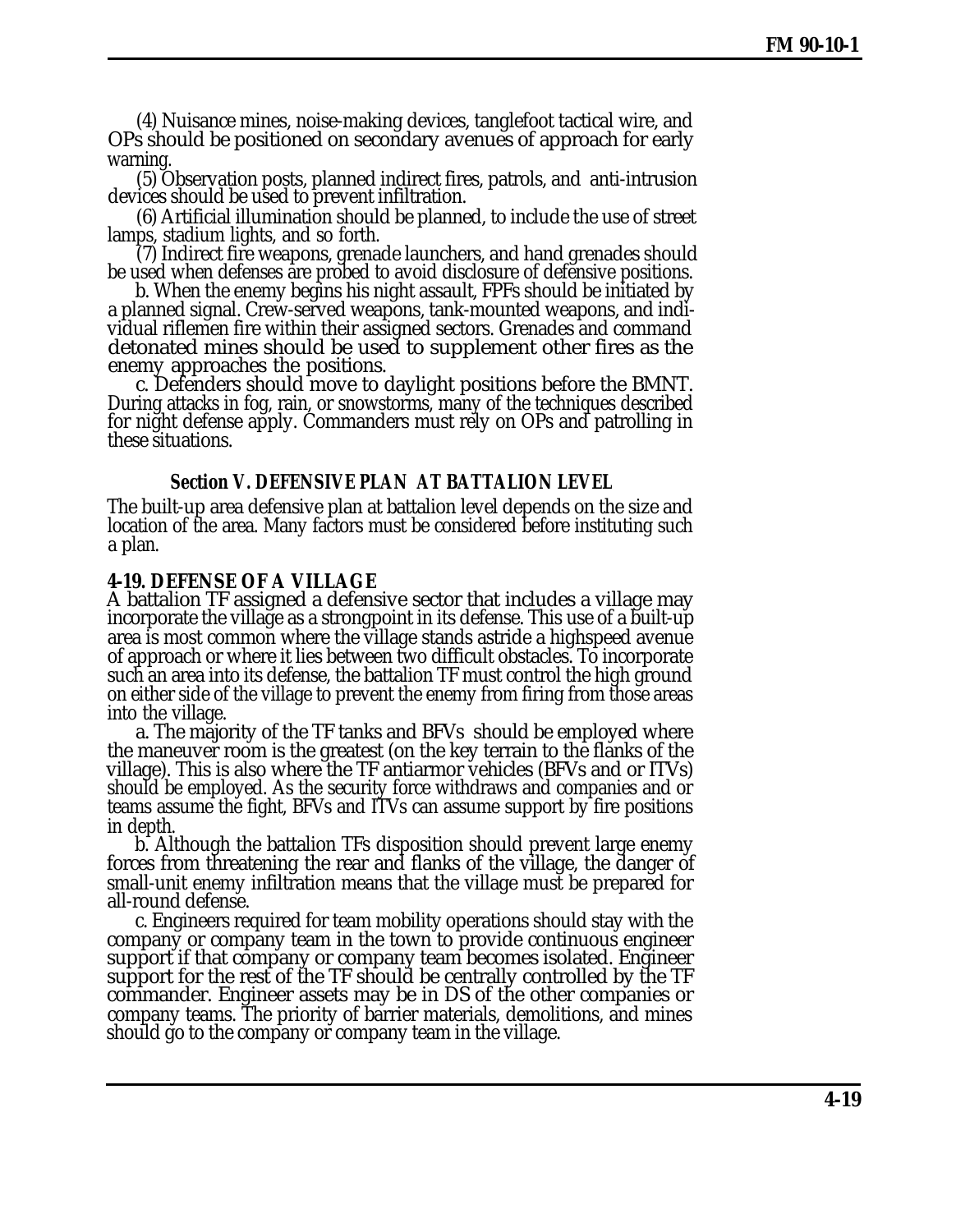d. The TF commander should use the key terrain on the village's flanks for maneuver to prevent the village's defense from becoming isolated. The strongpoints in the town should provide a firm location where the enemy can be stopped, around which counterattacks can be launched (Figure 4-9).



Figure 4-9. Battalion defense of a village.

## **4-20. DEFENSE IN SECTOR**

Along with defending a village, a battalion TF may be given the mission of defending a sector in a city (Figure 4-10). The battalion should take advantage of the outlying structures to provide early warning and to delay the enemy, and of the tougher interior buildings to provide fixed defense. This defense should cover an area about 4 to 12 blocks square.



Figure 4-10. Defense of a built-up sector.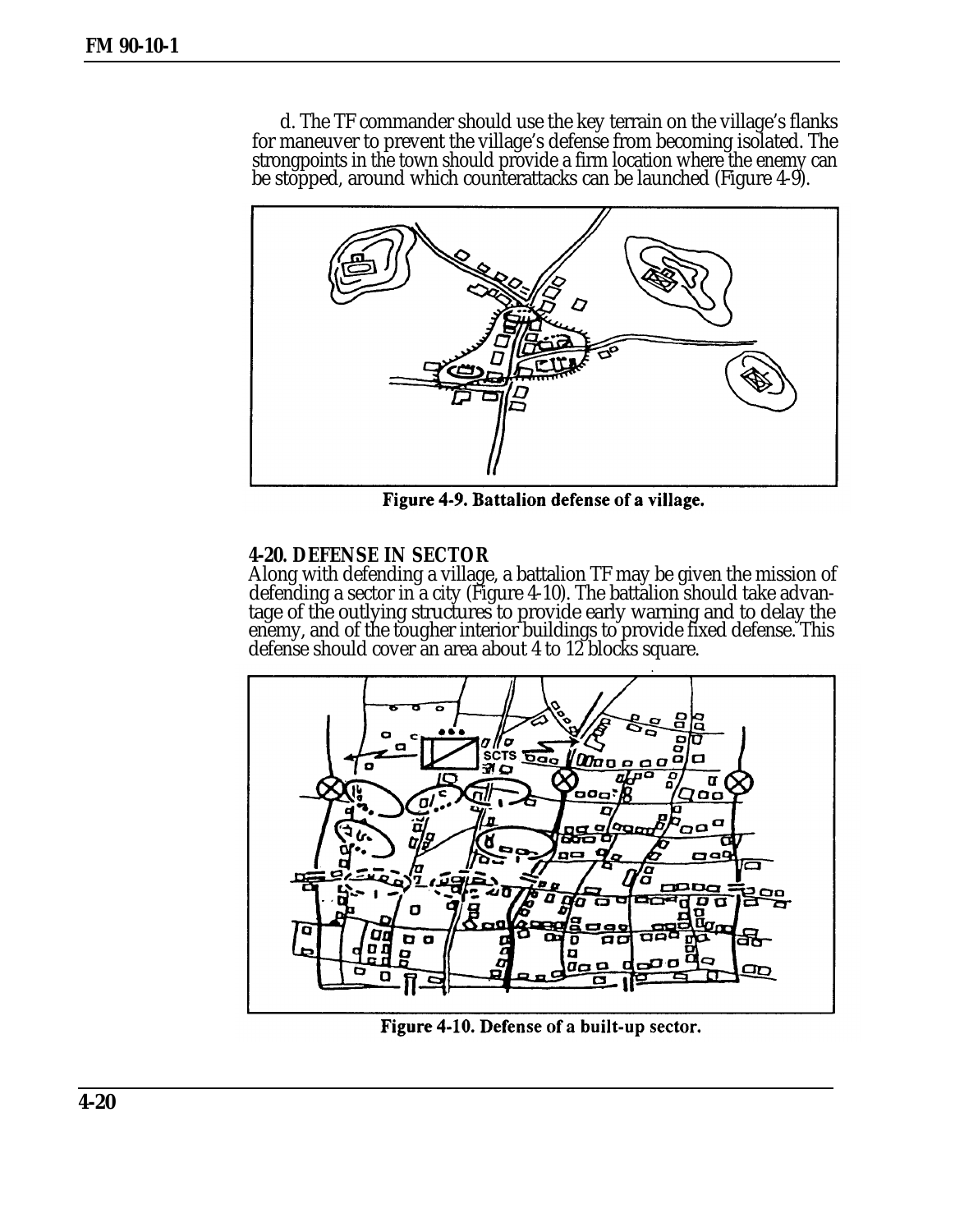a. The battalion TF deployment begins with the reconnaissance platoon reconnoitering the built-up area to provide an area reconnaissance and location of the enemy. At the edge of the area, where fields of fire are the greatest, the battalion TF should deploy BFVs and ITVs and other antiarmor weapon systems to provide long-range antiarmor defense.

b. The FEBA should include the most formidable buildings in the sector. Forward of the FEBA, the battalion TF should organize a guard force, which could be a reinforced company. The guard force should concentrate on causing the enemy to deploy without engaging the enemy in decisive combat. This can be done through maximum use of ambushes and obstacles, and of covered and concealed routes through buildings for disengagement. The guard force inflicts casualties and delays the enemy but avoids decisive engagement since buildings beyond the FEBA do not favor the defense. As the action nears the FEBA, the guard force detects the location of the enemy's main attack. Upon reaching the FEBA, the guard force can be used as a reserve and reinforce other elements of the battalion, or it can counterattack to destroy an enemy strongpoint.

c. The defense along the FEBA consists of a series of positions set up similar to that described in the company defense of the village (see [para](#page-17-0)[graph 4-18\)](#page-17-0). Key terrain features, such as strong buildings, road junctions, and good firing positions, should be the center of the strongpoint defense. Based on METT-T considerations, the defense in sector may consist of either strongpoints or battle positions. Strongpoints located on or covering decisive terrain are extremely effective in the defense. Buildings should be prepared for defense as outlined in [Appendix D.](#page-0-0)

d. BFVs should be used to engage BMPs, BTRs, and BRDMs; to cover obstacles with fire; and to engage in counterattacks with tanks. They can also be used to transport casualties and supplies to and from the fight.

e. The battalion's attached tanks should be used to engage enemy tanks, cover obstacles by fire, and engage in counterattacks. They should be employed in platoons where possible, but in congested areas they may be employed in sections.

f. Artillery and mortar fire should be used to suppress and blind enemy overwatch elements, to engage enemy infantry on the approaches to the door, to provide counterbattery fire, and to support counterattacks using both indirect and direct fire.

g. Engineers should be attached to the delaying force to help in laying mines and constructing obstacles, clearing fields of fire, and preparing routes to the rear. These routes should also have obstacles. Engineers should be in support of the force in the strongpoints to help prepare fighting positions.

### **4-21. DELAY IN A BUILT-UP AREA**

The purpose of a delay is to slow the enemy, cause enemy casualties, and stop the enemy (where possible) without becoming decisively engaged or being outmaneuvered. The delay can either be oriented on the enemy or on specified terrain such as a key building or manufacturing complex.

a. A delay in a built-up area consists of a succession of ambushes and battle positions [\(Figure 4-11,](#page-21-0) page 4-22).

(1) Ambushes are planned on overmatching obstacles and are closely coordinated but decentrally executed. The deployment of the battalion TF is realigned at important cross streets. The ambushes can be combined with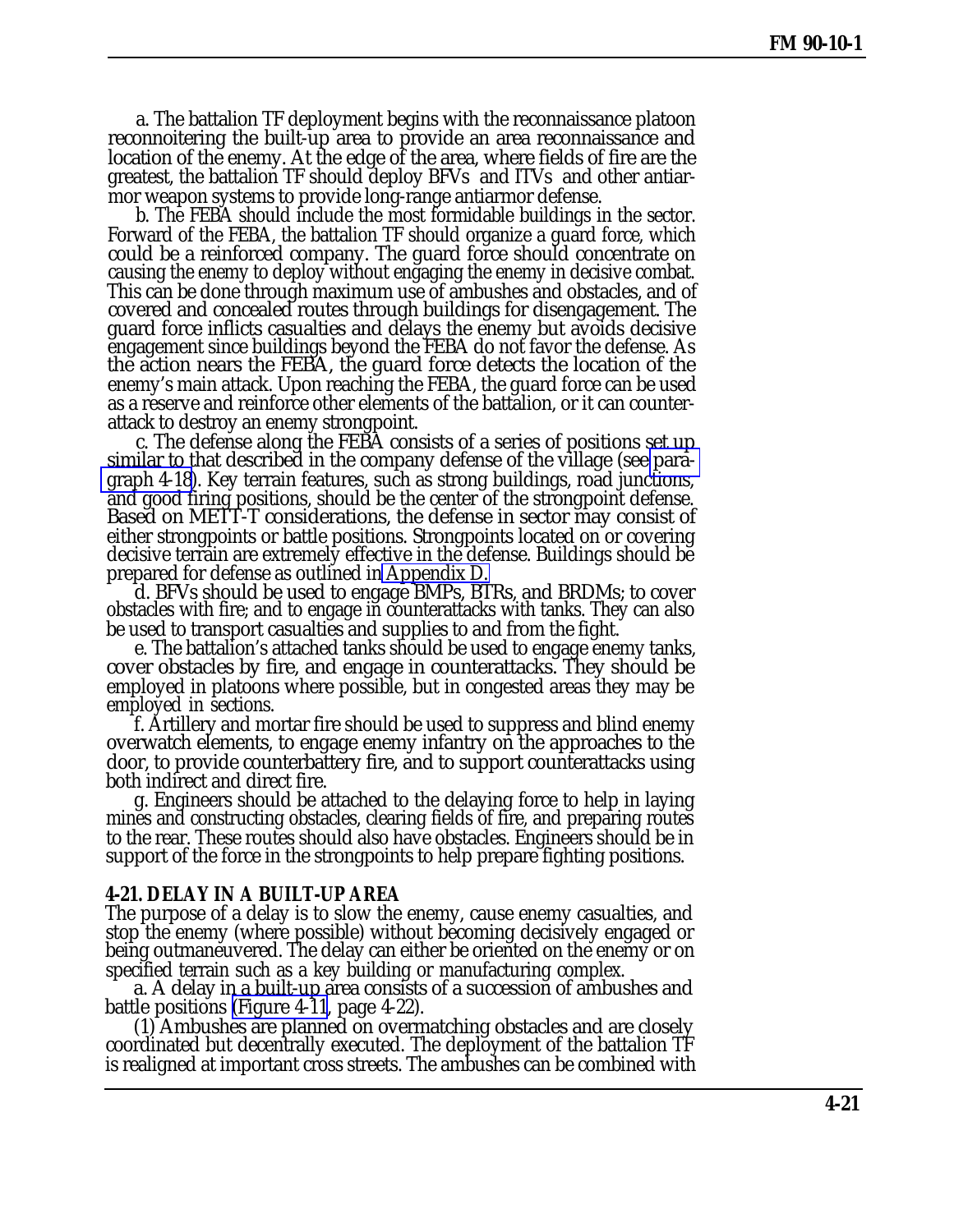<span id="page-21-0"></span>limited objective attacks on the enemy's flanks. These are usually effective in the edge of open spaces, parks, wide streets, and so on. These should be executed by tanks and BFVs along with dismounted infantry.

(2) Battle positions should be placed where heavy weapons, such as tanks, BFVs, TOWs, antiarmor weapons, and machine guns, will have the best fields of fire. Such locations are normally found at major street intersections, parks, and at the edge of open residential areas. Battle positions should be carefully and deliberately prepared, reinforced by obstacles and demolished buildings, and supported by artillery and mortars. They should inflict maximum losses on the enemy and cause him to deploy for a deliberate attack.

b. Tanks, BFVs, and antiarmor weapons should have prepared primary and alternate positions to reduce their vulnerability. Coordination must be ongoing with withdrawing ambushes until they are safely within the battle position.

c. The battalion TF is most effective when deployed in two delaying echelons, alternating between conducting ambushes and fighting from battle positions. As the enemy threatens to overrun a battle position, the company disengages and delays back toward the next battle position. As the company passes through the company to the rear, it establishes another battle position. Smoke and demolitions are used to aid in the disengagement. Security elements on the flank can be employed to prevent the enemy from out-flanking the delay. A small reserve can be used to react to unexpected enemy action and to conduct continued attacks on the enemy's flank.

d. The direction of the engineer effort should be centralized to support the preparation of battle positions. It should be decentralized to support the force committed to ambush.

e. The width of the TF zone depends upon the nature of the buildings and obstacles along the street and the time that the enemy must be delayed.



Figure 4-11. Battalion delay in a built-up area.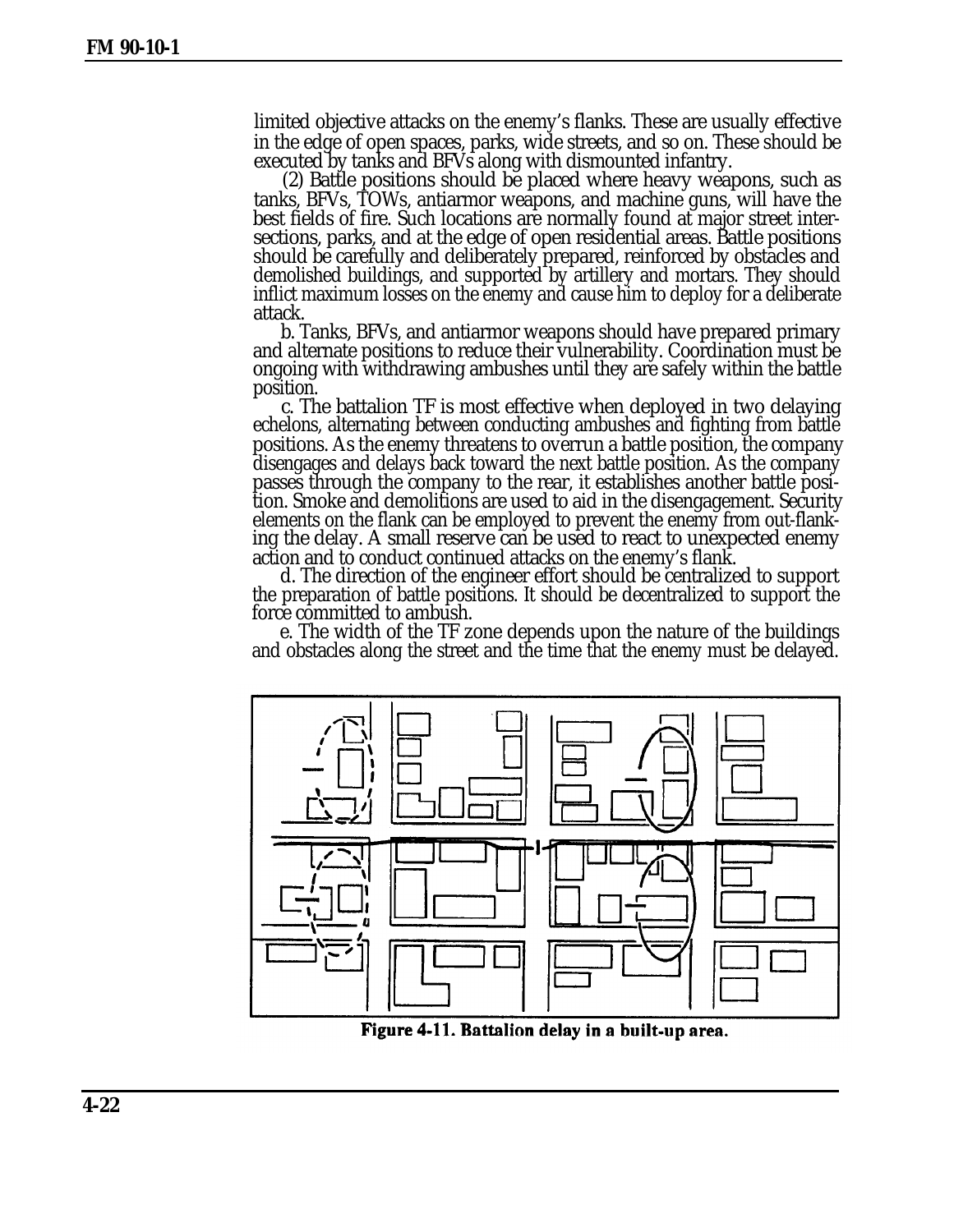## **Section VI. DEFENSIVE PLAN AT COMPANY LEVEL**

The defensive plan in built-up areas at company level depends on the size and location of the area. Many factors must be considered before instituting such a plan.

### **4-22. DEFENSE OF A VILLAGE**

Once the company commander has completed his reconnaissance of the village, he scouts the surrounding terrain and, with the information assembled, develops his plan for the defense (Figure 4-12). One of his first decisions is whether to defend with his infantry on the leading edge of the village or farther back within the village.



Figure 4-12. Company defense of a village.

a. Several factors influence the commander's decision. First, he must know the type of enemy that his company will defend against. If the threat is mainly dismounted infantry, the greater danger is allowing them to gain a foothold in the town. If the threat is armor or motorized infantry, the greatest danger is that massive direct fire will destroy the company's defensive positions. The company commander must also consider the terrain forward and to the flanks of the village from which the enemy can direct fires against his positions.

b. Platoons are given a small group of buildings in which to prepare their defense, permitting the platoon leader to establish mutually supporting squad-sized positions. This increases the area that the platoon can control and hampers the enemy's ability to isolate or bypass a platoon. A platoon is responsible for the road through the village. The rest of the company is positioned to provide all-round security and defense in depth.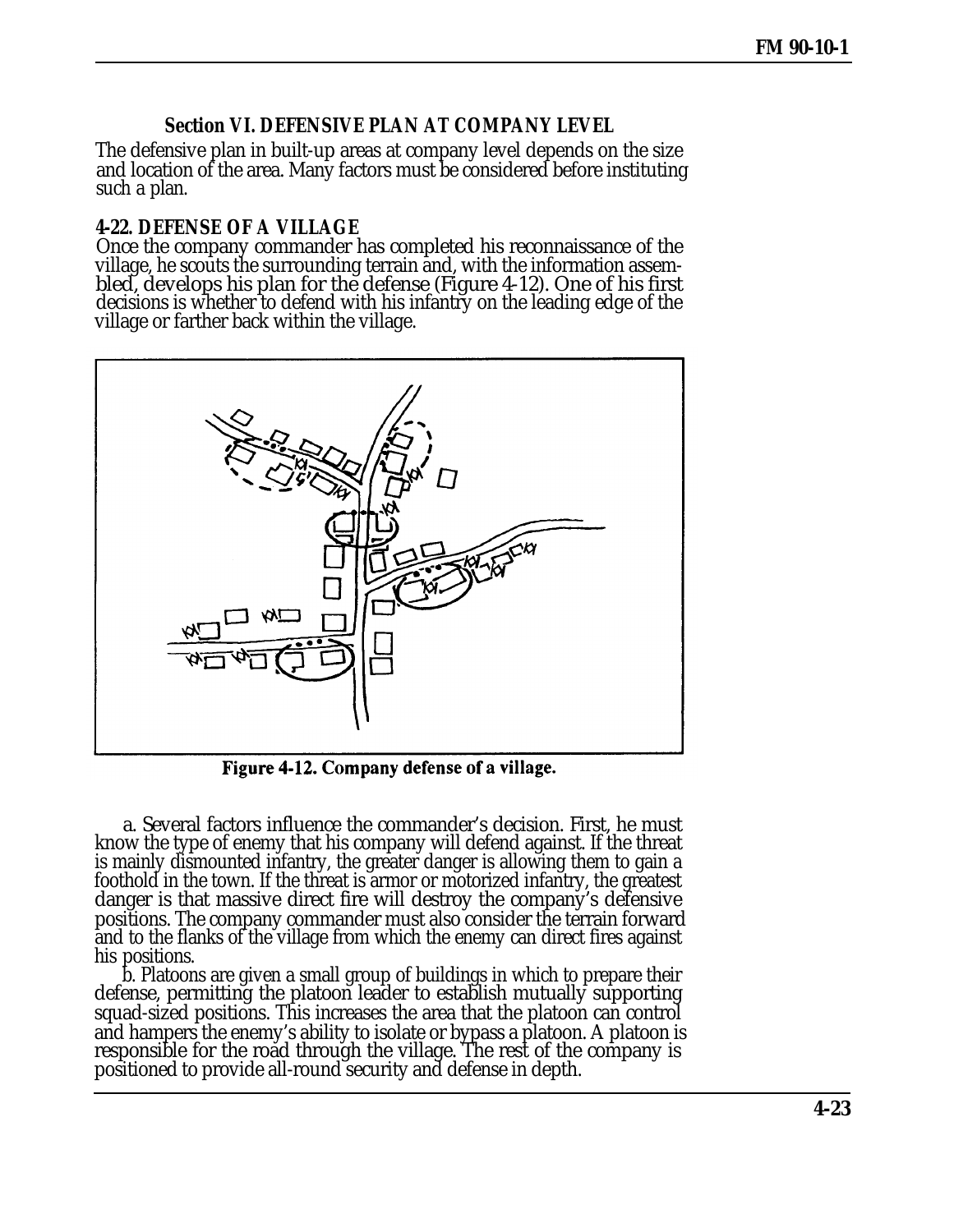c. A position for the company mortars must be chosen that protects mortars from direct fire and allows for overhead clearance. The company's BFVs or APCs are placed in positions to the rear of the buildings and interior courtyards where their weapon systems can provide added rear and flank security. Combat vehicles are assigned primary, alternate, and supplementary positions as well as primary and secondary sectors of fire. They should be positioned in defilade behind rubble and walls, or inside buildings for movement into and out of the area. Control of the platoon's BFVs or APCs by the platoon leader is required for resupply, MEDEVAC, and rapid . repositioning during the battle.

d. The company commander locates a forward area where he can position his company trains. A location is chosen near the highway to ease recovery and maintenance operations. A company OP is established where the fields of observation are best.

e. The company commander must also decide which buildings must be rubbled. To defeat the enemy he must have good fields of fire, but rubbling the buildings too soon or rubbling too many may disclose his exact locations and destroy cover from direct fire. The company's TOWs are positioned on high ground in and around the town to attain good fields of fire to the front and flanks.

f. If a tank platoon is available from the TF, the company commander could place the tanks along the leading edge where rapid fire would complement the TOWs and Dragons. The tank platoon leader should select exact firing positions and assign sectors of fire. If faced by enemy infantry, the tanks move to alternate positions with the protection of the infantry. These alternate positions allow the tanks to engage to the front as well as the flanks with as little movement as possible. After they are withdrawn from the leading edge of the town, the tanks could provide a mobile reserve for the team.

g. FPFs are planned to address the biggest threat to the platoon—the enemy's infantry. When firing an FPF inside a built-up area is required, mortars are more effective than artillery. This is due to their higher angle of fall which gives them a greater chance of impacting on the street.

h. Obstacles, mainly antivehicle obstacles, are easily constructed in a built-up area. The company commander must stop enemy vehicles without interfering with his own movement in the village. Therefore, he executes the emplacement of cratering charges at key street locations on order. Mines are laid on the outskirts of the town and along routes the company will not use.

i. The supporting engineers use C4 and other explosives to make firing ports, mouseholes, and demolition obstacles. Based upon his priority of work, the commander tells the engineer squad leader to assist each of the infantry platoons preparing the village for defense and to execute the team's obstacle plan. The squad leader's mission is to tell the infantrymen exactly where to place the demolitions and how much is needed for the desired effect. He also assists in the emplacement and recording of the minefield as well as the preparation of fighting positions.

j. Ammunition expenditure is usually high when fighting in a built-up area. To avoid moving around the village with ammunition resupply during the battle, the commander directs that more ammunition be stockpiled in each occupied platoon and squad position. He also orders the platoons to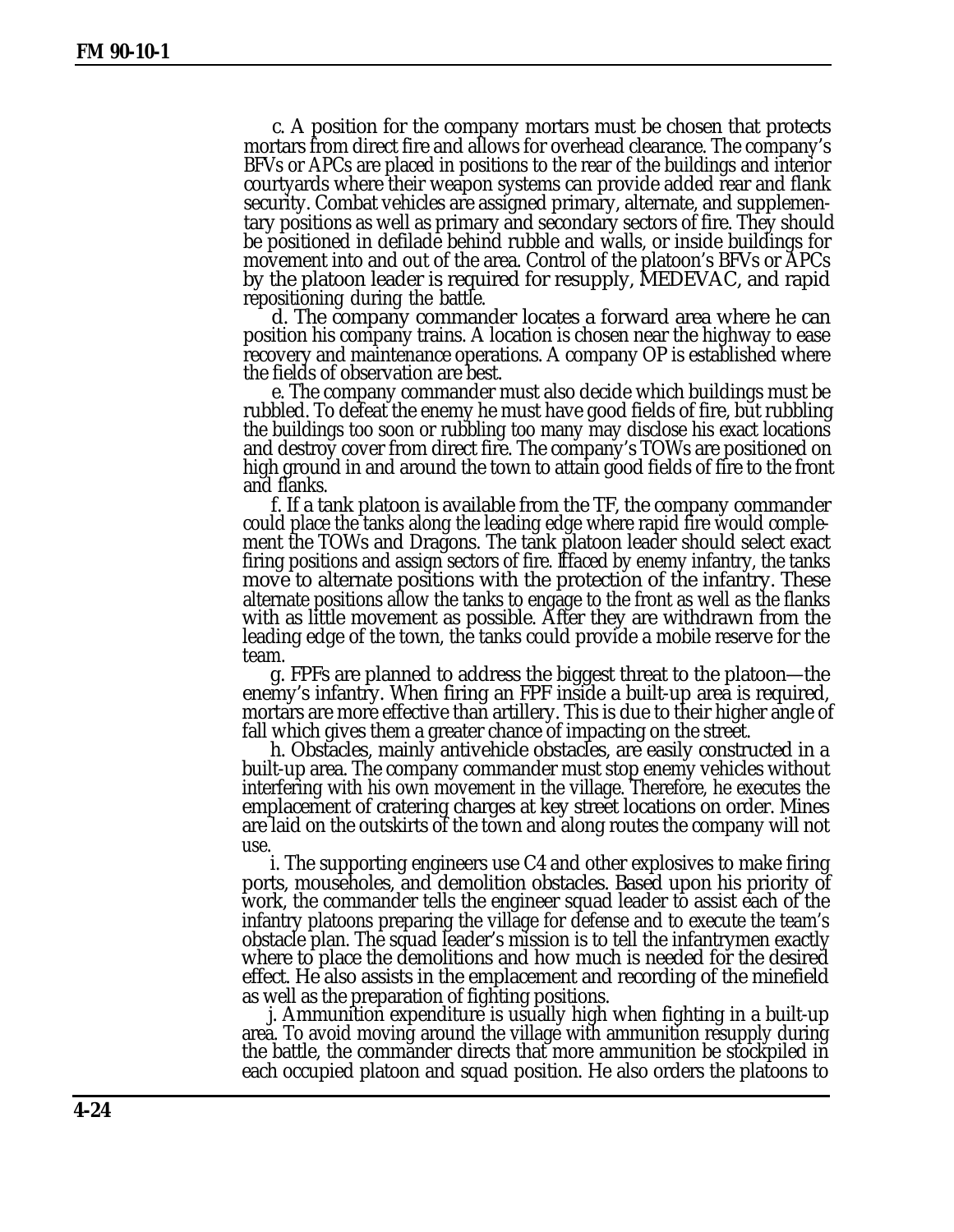stockpile firefighting equipment, drinking water, food, and first-aid supplies at each squad position. Other factors the company commander must consider are:

- Resupply.
- Medical evacuation.
- Communications.
- Firefighting.
- Sleep and alert plans.
- Security.
- Limited visibility.
- Civilian control.

k. To ensure adequate communications, the company installs a wire net and develops a plan for pyrotechnic signals. Backup wire should be laid in case primary lines are cut by vehicles, fires, or the enemy. The commander also plans for the use of messengers throughout the village.

# **4-23. DEFENSE OF A CITY BLOCK**

A company in a built-up area may have to defend a city block in a core periphery or residential area. It conducts this operation according to the defensive scheme of the battalion. The operation should be coordinated with the action of security forces charged with delaying to the front of the company's position. The defense should take advantage of the protection of buildings that dominate the roads.

a. A well-organized company defense—

- Stops the attack of the enemy on the roads by using obstacles and enfilade fire.
- Destroys the enemy by ambush and direct fire from prepared positions.
- Ejects the enemy from footholds or remains in place for a counterattack conducted by battalion.

b. The operation of the company is more effective if it has time to reconnoiter the terrain, and to prepare obstacles and fire lanes. Vehicles not needed for the defense should be grouped in the combat trains at battalion. The OPs should be supplemented by patrols, mainly at night, and communications should be wire. The company should be organized to provide a series of OPs, a defense, and a reserve that is tasked with counterattacks.

c. The defensive forces should ambush on the avenues of approach, cover the obstacles by fire, and prepare a strong defense inside the buildings [\(Appendix D\)](#page-0-0). The reserve can be tasked–

- To reinforce the fires of the defense.
- To react to a danger on the flank.
- To counterattack to throw the enemy from a foothold.

d. Engineers should be controlled at company level. They construct obstacles, prepare access routes, and assist in preparing defensive positions.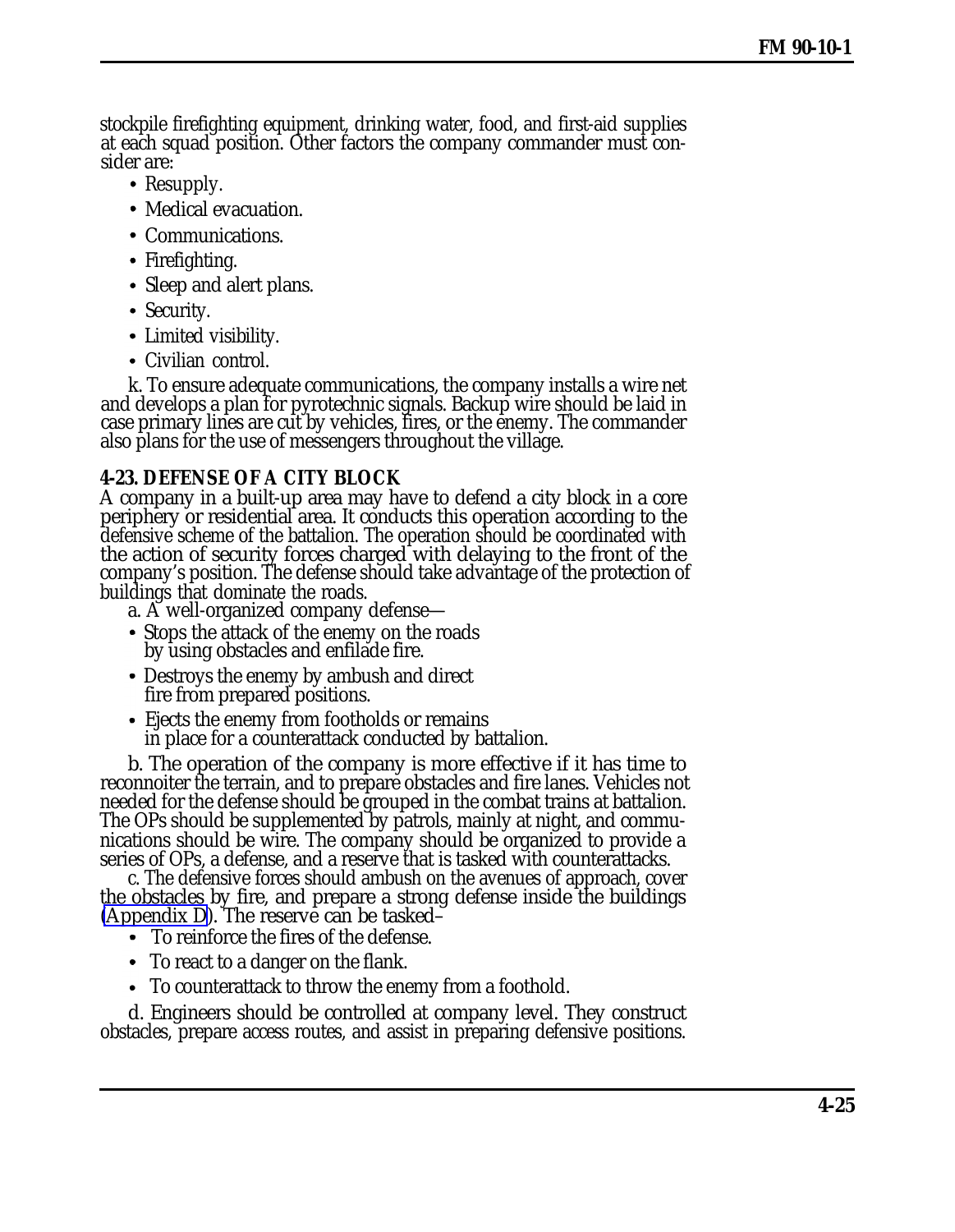A company or section of tanks attached to the company should provide heavy direct-fire support, engage enemy tanks, and support counterattack.

#### **4-24. COMPANY DELAY**

A company delay can be part of a battalion's defense (Figure 4-13). Its operations destroy enemy reconnaissance elements forward of the outskirts of the town, prevent their penetration of the built-up areas, and gain and maintain contact with the enemy to determine the strength and location of the main attack.



Figure 4-13. Company delay in a built-up area.

a. The company's sector should be prepared with obstacles to increase the effect of the delay. Engineers prepare obstacles on main routes but avoid some covered and concealed routes that are known by the friendly troops for reinforcement, displacement, and resupply. These routes are destroyed when no longer needed.

b. Antiarmor weapon systems are positioned on the outskirts of the town to destroy the enemy at maximum range. They should be located in defilade positions or in prepared shelters. They fire at visible targets and then fall back or proceed to alternate positions. Platoons should be assigned sectors from 500 to 700 meters (one to two blocks) wide. They should be reinforced with sensors or GSRs, which can be emplaced on the outskirts or on higher ground. Platoons delay by using patrols, OPs, and ambushes and by taking advantage of all obstacles. Each action is followed by a disengagement and withdrawal. By day, the defense is dispersed; at night, it is more concentrated. Close coordination is vital.

c. Tanks support the platoon by engaging enemy tanks, providing reinforcing fires, aiding the disengagement of the platoons, and covering obstacles by fire.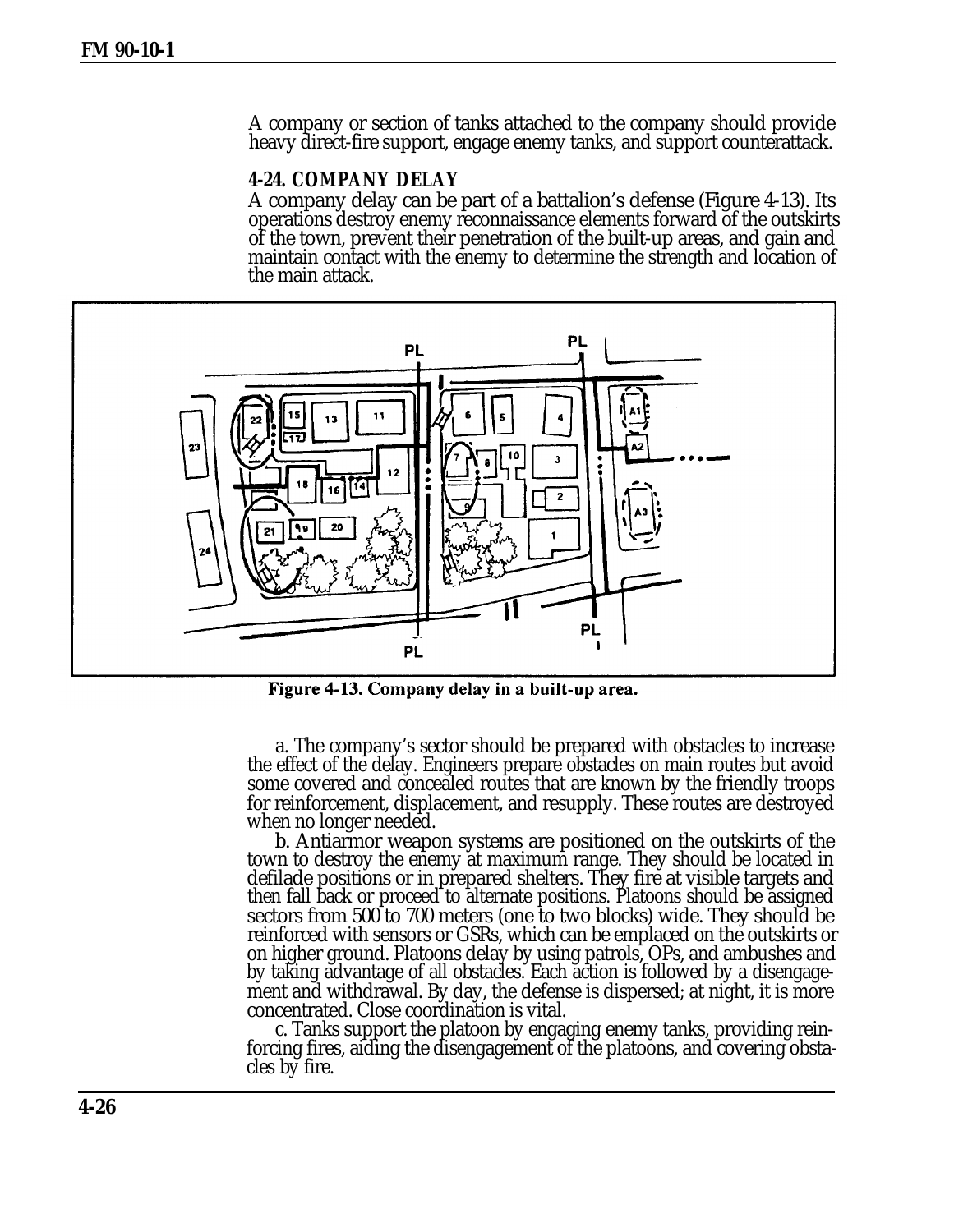d. BFVs support the platoon in the same manner as tanks except they engage BTRs, BMPs, and BRDMs.

## **4-25. DEFENSE OF A TRAFFIC CIRCLE**

A rifle company or company team may be assigned the mission of defending a key traffic circle in a built-up area to prevent the enemv from seizing it (Figure 4-14).



Figure 4-14. Defense of a traffic circle.

a. The company commander with this mission should analyze enemy avenues of approach and buildings that dominate those avenues. He should plan all possible fire power on the traffic circle itself and on the approaches to it. He should also plan for all-round defense of the buildings that dominate the traffic circle to prevent encirclement. The commander should prepare as many covered and concealed routes between these buildings as possible. This makes it easier to mass or shift fires, and to execute counterattacks.

b. Obstacles can also deny the enemy the use of the traffic circle. Obstacle planning in this case must consider if friendly forces are supposed to use the traffic circle. TOWs and Dragons can fire across the traffic circle if fields of fire are long enough. Tanks should engage enemy tanks and provide heavy direct-fire support for counterattacks. BFVs should engage BTRs, BMPs, and BRDMs and provide direct fire to protect obstacles.

## **Section VII. DEFENSIVE PLAN AT PLATOON LEVEL**

The defensive plan in built-up areas at platoon level is METT-T and ROE dependent.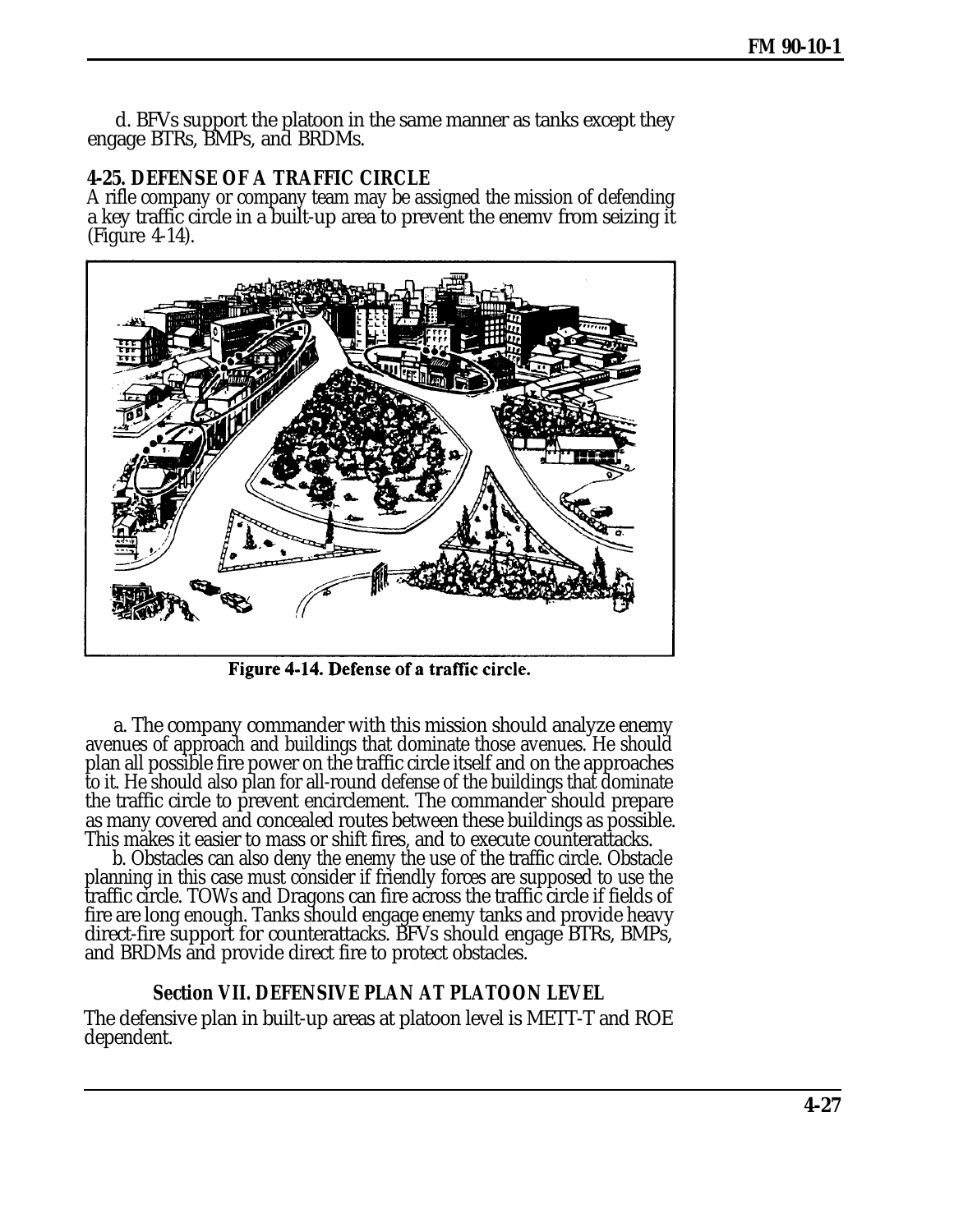### **4-26. DEFENSE OF A STRONGPOINT**

One of the most common defensive tasks a platoon will be given is the strongpoint defense of a building, part of a building, or a group of small buildings (Figure 4-15). The platoon's defense is normally integrated into the company's mission (defense of a traffic circle, and so forth). The platoon must keep the enemy from gaining a foothold in buildings. It makes the best use of its weapons and supporting fires, organizes all-round defense, and counterattacks or calls for a company counterattack to eject an enemy that has a foothold. The platoon leader analyzes his defensive sector to recommend to the company commander the best use of obstacles and supporting fires.



Figure 4-15. Defense of a strongpoint.

a. The platoon should be organized into a series of firing positions located to cover avenues of approach, to cover obstacles, and to provide mutual support. Snipers may be located on the upper floors of the buildings. Unengaged elements should be ready to counterattack, fight fires, or reinforce other elements of the platoon.

b. Depending on the length of the mission, the platoon should stockpile the following:

- Pioneer equipment (axes, shovels, hammers, picket pounders).
- Barrier material (barbed wire, sandbags).
- Munitions (especially grenades).
- Food and water.
- Medical supplies.
- Firefighting equipment.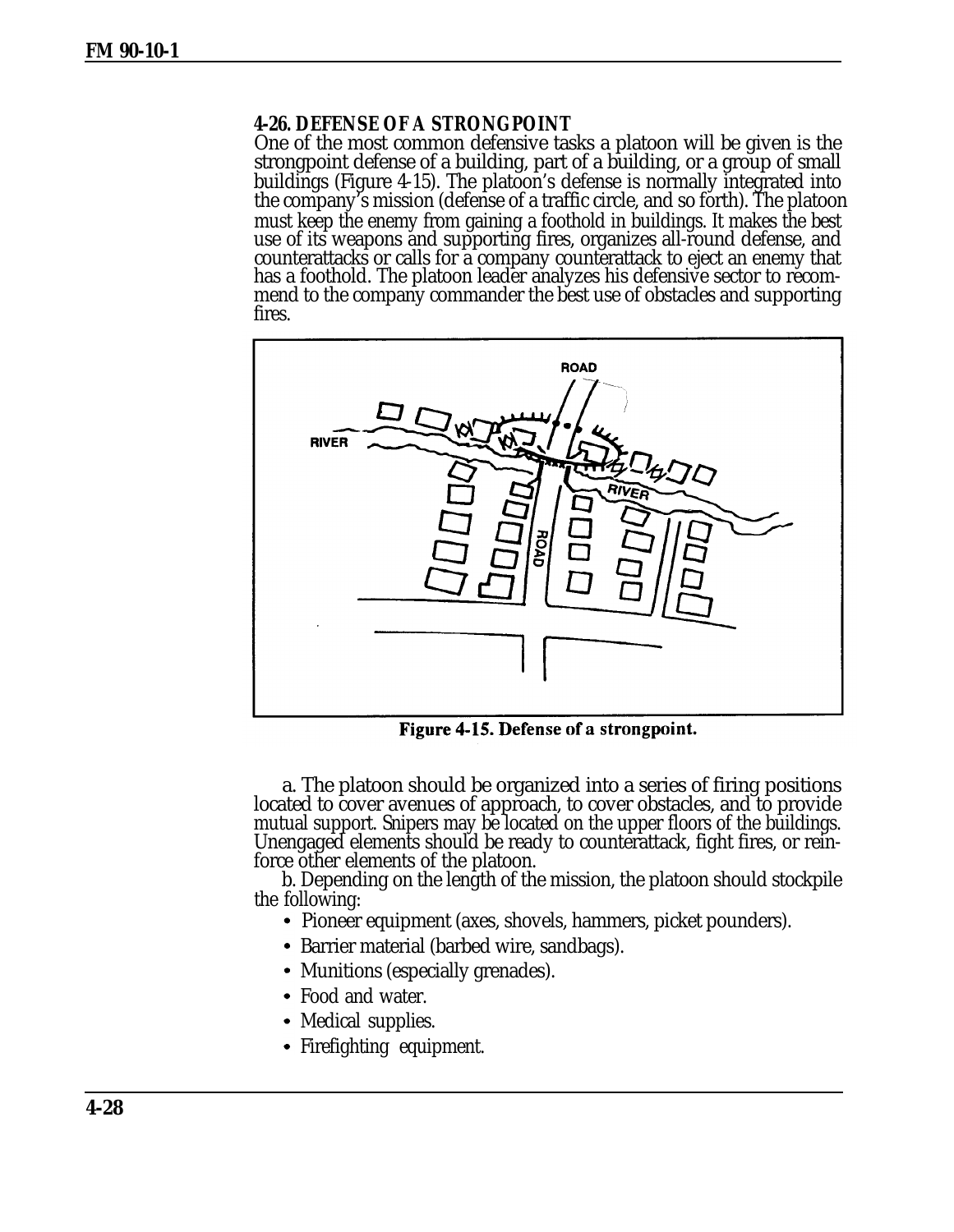## **4-27. DEFENSE AGAINST ARMOR**

The terrain common to built-up areas is well-suited to an infantry's defense against mechanized infantry and armored forces. Mechanized infantry and armored forces try to avoid built-up areas but may be forced to pass through them. A well-trained infantry can inflict heavy casualties on such forces.

a. Built-up areas have certain traits that favor infantry antiarmor operations.

(1) Rubble in the streets can be used to block enemy vehicles, conceal mines, and cover and conceal defending infantry.

(2) The streets restrict armor maneuver, fields of fire, and communications, thereby reducing the enemy's ability to reinforce.

(3) Buildings provide cover and concealment for defending infantry.

(4) Rooftops, alleys, and upper floors provide good firing positions.

(5) Sewers, storm drains, and subways provide underground routes for infantry forces.

b. Antiarmor operations in built-up areas involve the following planning steps:

**STEP 1: Choose a good engagement area.** Enemy tanks should be engaged where most restricted in their ability to support each other. The best way for infantrymen to engage tanks is one at a time, so that they can destroy one tank without being open to the fires of another. Typical locations include narrow streets, turns in the road, "T" intersections, bridges, tunnels, split-level roads, and rubbled areas. Less obvious locations can also be used by using demolitions or mines to create obstacles.

**STEP 2: Select good weapons positions.** The best weapons positions are places where the tank is weakest and the infantry is most protected. A tank's ability to see and fire are limited, mainly to the rear and flanks, if the tanks are buttoned up. Figure 4-16 shows the weapons and visual dead space of a buttoned-up tank against targets located at ground level. Similar dead space exists against targets located overhead.



Figure 4-16. Tanks cannot fire at close-range, street-level, and overhead targets.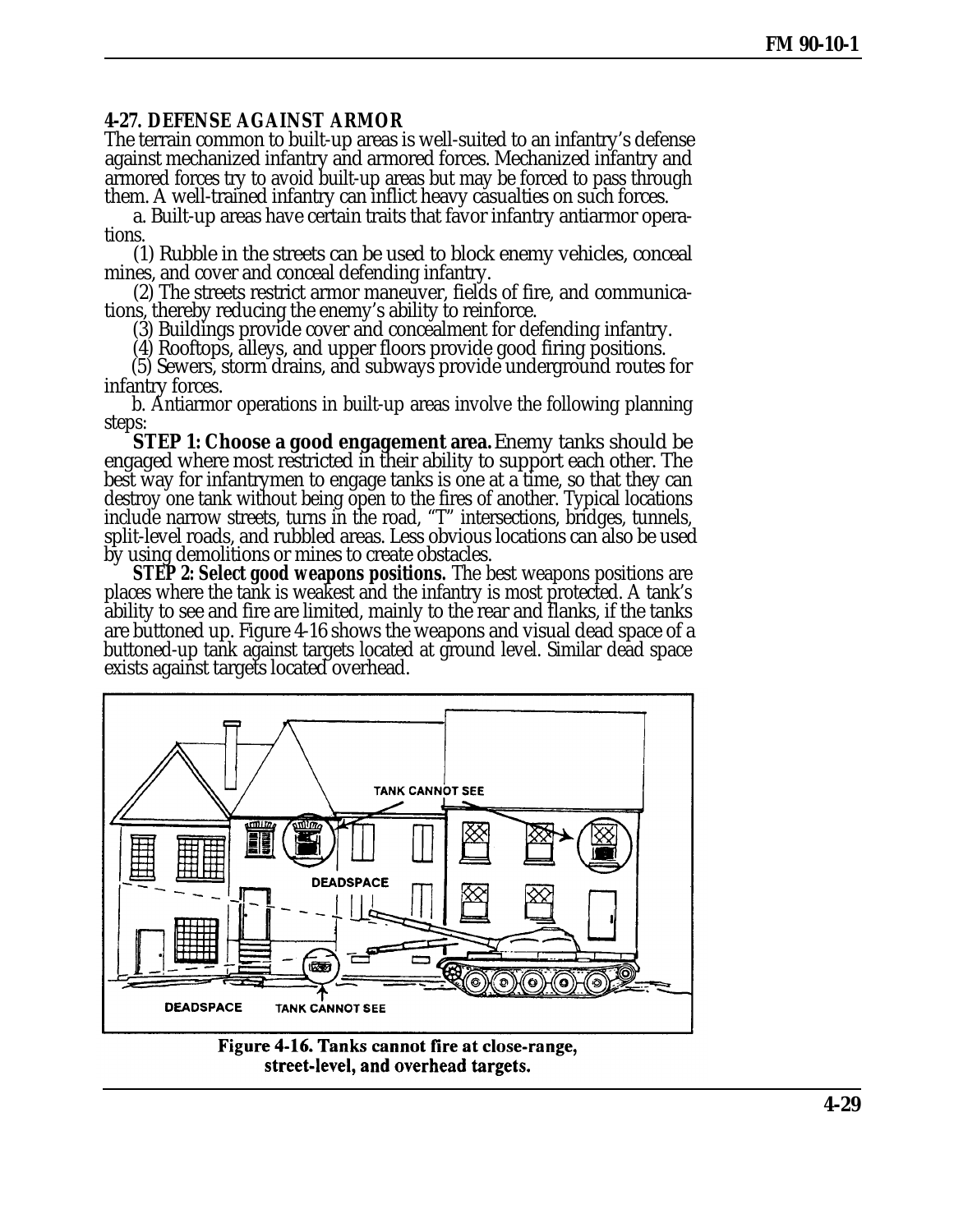**STEP 3: Assign target reference points and select method of engagement.** After selecting the weapons positions, assign target reference points (TRPs) to ensure coverage of the areas and as a tool in controlling fires. The TRPs should be clearly visible through the gunner's sights and should be resistant to battle damage (for example, large buildings or bridge abatements, but not trees or cars). The leader of the antiarmor operation should specify what type of engagement should be used, such as frontal, cross-fire, or depth. Frontal fire is the least preferred since it exposes the gunner to the greatest probability of detection and it is where the armor is the thickest. (For more information on target engagement techniques, see FM 7-91 and or FM 23-l.)

(a) To the infantry force, the best places to fire on tanks are at the flanks and rear at ground level or at the top of tanks if the force is in an elevated position in a building (se[e Appendix H](#page-0-0) for minimum arming distance). A suitable antiarmor defense might be set up as shown in Figure 4-17.



Figure 4-17. A platoon's antiarmor defense.

(b) The best place to engage a tank from a flank is over the second road wheel at close range. This can be done using a corner so that the tank cannot traverse the turret to counterattack.

(c) For a safe engagement from an elevated position, infantrymen should allow the tank to approach to a range three times the elevation of the weapons.

(d) To engage at a longer range is to risk counterfire, since the weapon's position will not be in the tank's overhead dead space. However, overhead fire at the rear or flank of the tank is even more effective. Alternate and supplementary positions should be selected to enforce all-round security and to increase flexibility.

**STEP 4: Coordinate target engagement.** Tanks are most vulnerable when buttoned up. The first task of the tank-killing force is to force the tanks to button up, using all available direct and indirect fire. The proper use of fire control measures and graphics will greatly diminish the probability of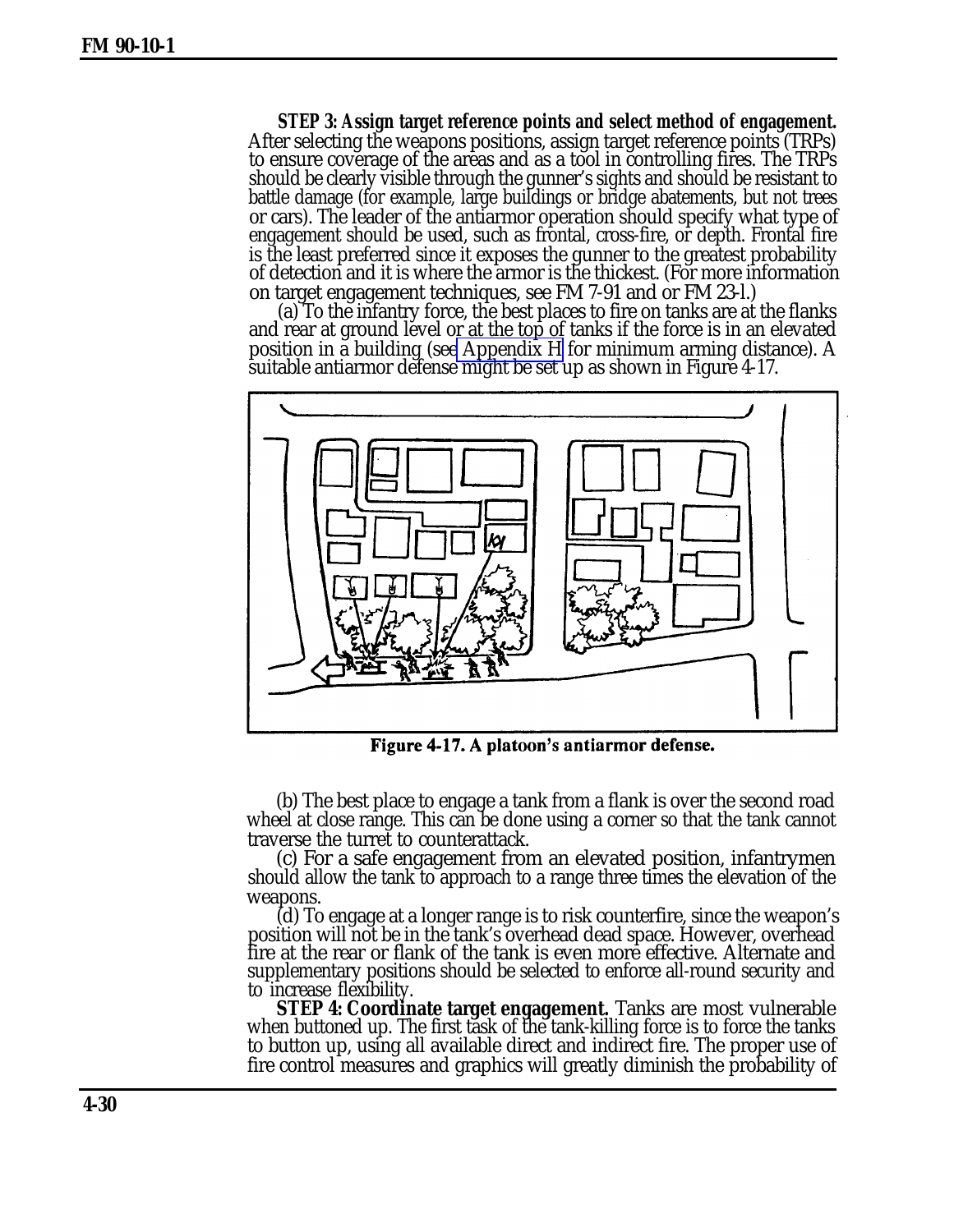fratricide. The next task is to coordinate the fires of the antitank weapons so that if there is more than one target in the engagement area, all targets are engaged at the same time.

c. Armored vehicles are often accompanied by infantry in built-up areas. Antiarmor weapons must be supported by an effective all-round antipersonnel defense (Figure 4-18).

d. At a planned signal (for example, the detonation of a mine) all targets are engaged at the same time. If targets cannot, they are engaged in the order of the most dangerous first. Although tanks present the greatest threat, BMPs are also dangerous because their infantry can dismount and destroy friendly antiarmor positions. If the friendly force is not secured by several infantrymen, priority of engagement might be given to enemy APCs. Rubble and mines should be used to reduce target mobility to present more targets to engage.



Figure 4-18. Coordinated antiarmor ambush.